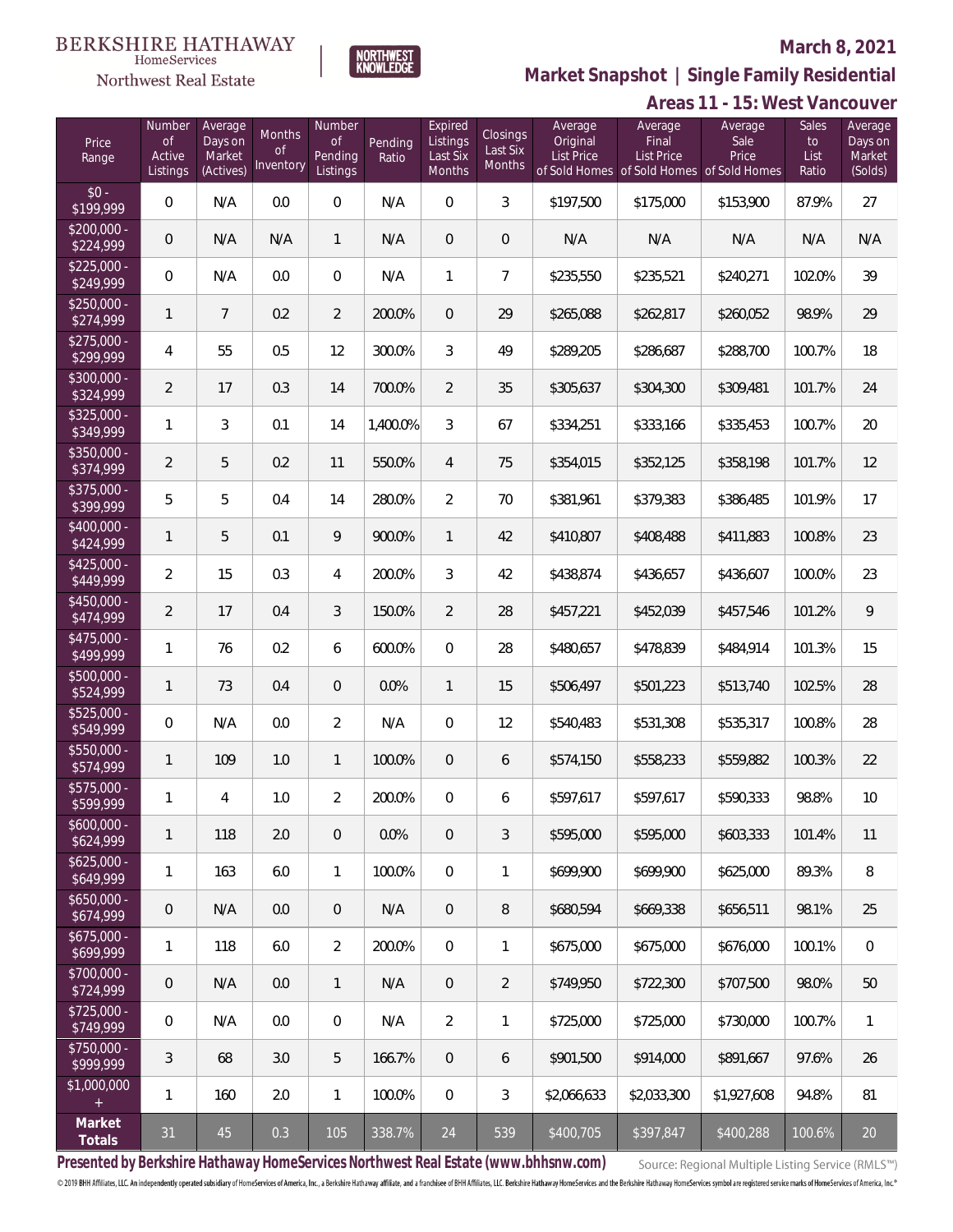

NORTHWEST<br>KNOWLEDGE

Northwest Real Estate

**Market Snapshot | Single Family Residential**

## **Areas 20 - 25: East Vancouver**

| Price<br>Range            | Number<br><b>of</b><br>Active<br>Listings | Average<br>Days on<br>Market<br>(Actives) | Months<br>Οf<br>Inventory | Number<br><b>of</b><br>Pending<br>Listings | Pending<br>Ratio | Expired<br>Listings<br>Last Six<br>Months | <b>Closings</b><br>Last Six<br>Months | Average<br>Original<br><b>List Price</b> | Average<br>Final<br>List Price<br>of Sold Homes of Sold Homes of Sold Homes | Average<br>Sale<br>Price | Sales<br>to<br>List<br>Ratio | Average<br>Days on<br>Market<br>(Solds) |
|---------------------------|-------------------------------------------|-------------------------------------------|---------------------------|--------------------------------------------|------------------|-------------------------------------------|---------------------------------------|------------------------------------------|-----------------------------------------------------------------------------|--------------------------|------------------------------|-----------------------------------------|
| $$0 -$<br>\$249,999       | 0                                         | N/A                                       | 0.0                       | $\mathbf{1}$                               | N/A              | 1                                         | 5                                     | \$220,940                                | \$220,960                                                                   | \$210,120                | 95.1%                        | 102                                     |
| $$250,000 -$<br>\$274,999 | 0                                         | N/A                                       | 0.0                       | $\mathbf{1}$                               | N/A              | $\overline{0}$                            | 5                                     | \$288,400                                | \$280,500                                                                   | \$259,000                | 92.3%                        | 48                                      |
| $$275,000 -$<br>\$299,999 | 0                                         | N/A                                       | 0.0                       | 4                                          | N/A              | $\overline{2}$                            | 50                                    | \$284,930                                | \$285,270                                                                   | \$287,425                | 100.8%                       | 10                                      |
| \$300,000 -<br>\$324,999  | $\overline{2}$                            | 3                                         | 0.2                       | 27                                         | 1,350.0%         | $\overline{2}$                            | 75                                    | \$308,116                                | \$308,647                                                                   | \$314,423                | 101.9%                       | 15                                      |
| $$325,000 -$<br>\$349,999 | 8                                         | 6                                         | 0.3                       | 43                                         | 537.5%           | $\overline{4}$                            | 172                                   | \$333,367                                | \$333,731                                                                   | \$337,405                | 101.1%                       | 19                                      |
| \$350,000 -<br>\$374,999  | 6                                         | $\overline{7}$                            | 0.2                       | 43                                         | 716.7%           | 5                                         | 228                                   | \$355,411                                | \$355,011                                                                   | \$360,768                | 101.6%                       | 14                                      |
| \$375,000 -<br>\$399,999  | 8                                         | 8                                         | 0.3                       | 34                                         | 425.0%           | 4                                         | 148                                   | \$380,300                                | \$379,502                                                                   | \$385,435                | 101.6%                       | 13                                      |
| $$400,000 -$<br>\$424,999 | 6                                         | 9                                         | 0.4                       | 13                                         | 216.7%           | $\overline{7}$                            | 87                                    | \$409,104                                | \$406,817                                                                   | \$410,786                | 101.0%                       | 18                                      |
| $$425,000 -$<br>\$449,999 | 6                                         | 29                                        | 0.5                       | 24                                         | 400.0%           | $\overline{2}$                            | 77                                    | \$429,858                                | \$429,574                                                                   | \$435,063                | 101.3%                       | 10                                      |
| $$450,000 -$<br>\$474,999 | $\overline{4}$                            | 6                                         | 0.5                       | 9                                          | 225.0%           | 3                                         | 50                                    | \$458,530                                | \$455,730                                                                   | \$460,047                | 100.9%                       | 28                                      |
| $$475,000 -$<br>\$499,999 | 1                                         | 70                                        | 0.2                       | 9                                          | 900.0%           | $\overline{2}$                            | 28                                    | \$485,014                                | \$483,721                                                                   | \$486,860                | 100.6%                       | 24                                      |
| $$500,000 -$<br>\$524,999 | $\overline{2}$                            | 13                                        | 0.6                       | $\mathbf{1}$                               | 50.0%            | 3                                         | 21                                    | \$506,638                                | \$507,495                                                                   | \$510,816                | 100.7%                       | 36                                      |
| \$525,000 -<br>\$549,999  | $\overline{0}$                            | N/A                                       | 0.0                       | 6                                          | N/A              | $\overline{2}$                            | 21                                    | \$534,037                                | \$530,704                                                                   | \$536,954                | 101.2%                       | 13                                      |
| $$550,000 -$<br>\$574,999 | $\mathbf 0$                               | N/A                                       | 0.0                       | $\overline{2}$                             | N/A              | $\mathbf{1}$                              | 14                                    | \$559,586                                | \$560,121                                                                   | \$557,214                | 99.5%                        | 52                                      |
| $$575,000 -$<br>\$599,999 | 0                                         | N/A                                       | 0.0                       | $\overline{2}$                             | N/A              | $\mathbf{1}$                              | 14                                    | \$586,282                                | \$583,503                                                                   | \$584,668                | 100.2%                       | 35                                      |
| $$600,000 -$<br>\$624,999 | $\mathbf 0$                               | N/A                                       | 0.0                       | $\overline{2}$                             | N/A              | $\overline{0}$                            | 8                                     | \$616,306                                | \$607,306                                                                   | \$610,863                | 100.6%                       | 23                                      |
| $$625,000 -$<br>\$649,999 | 1                                         | 70                                        | $1.0\,$                   | 8                                          | 800.0%           | 0                                         | 6                                     | \$639,633                                | \$636,617                                                                   | \$634,000                | 99.6%                        | 36                                      |
| $$650,000 -$<br>\$674,999 | 2                                         | 12                                        | 2.0                       | 3                                          | 150.0%           | $\mathbf{1}$                              | 6                                     | \$671,583                                | \$654.917                                                                   | \$655,583                | 100.1%                       | 21                                      |
| $$675,000 -$<br>\$699,999 | $\boldsymbol{0}$                          | N/A                                       | 0.0                       | $\mathbf{1}$                               | N/A              | $\overline{0}$                            | 4                                     | \$726,175                                | \$700,950                                                                   | \$685,225                | 97.8%                        | 63                                      |
| $$700,000 -$<br>\$724,999 | $\overline{2}$                            | 98                                        | 6.0                       | $\mathbf{1}$                               | 50.0%            | $\overline{0}$                            | $\overline{2}$                        | \$664,950                                | \$677,450                                                                   | \$710,000                | 104.8%                       | 14                                      |
| $$725,000 -$<br>\$749,999 | 0                                         | N/A                                       | 0.0                       | $\mathbf{1}$                               | N/A              | $\mathbf 0$                               | $\mathbf{1}$                          | \$725,000                                | \$725,000                                                                   | \$730,000                | 100.7%                       | 4                                       |
| \$750,000 -<br>\$799,999  | $\mathbf 0$                               | N/A                                       | 0.0                       | 3                                          | N/A              | $\mathbf 0$                               | 4                                     | \$780,000                                | \$775,000                                                                   | \$762,750                | 98.4%                        | 24                                      |
| \$800,000 -<br>\$899,999  | 1                                         | 3                                         | 1.2                       | $\overline{2}$                             | 200.0%           | $\mathbf{1}$                              | 5                                     | \$891,540                                | \$836,740                                                                   | \$814,980                | 97.4%                        | 72                                      |
| $$900,000 -$<br>\$999,999 | $\mathbf{1}$                              | 17                                        | 1.2                       | $\overline{2}$                             | 200.0%           | $\mathbf{1}$                              | 5                                     | \$914,780                                | \$914,780                                                                   | \$934,100                | 102.1%                       | 16                                      |
| \$1,000,000<br>$+$        | 5                                         | 204                                       | 3.0                       | $\overline{2}$                             | 40.0%            | $\mathbf{0}$                              | 10                                    | \$2,268,500                              | \$2,171,095                                                                 | \$2,094,907              | 96.5%                        | 113                                     |
| Market<br>Totals          | 55                                        | 33                                        | 0.3                       | 244                                        | 443.6%           | 42                                        | 1046                                  | \$411,327                                | \$409,277                                                                   | \$412,767                | 100.9%                       | 19                                      |

**Presented by Berkshire Hathaway HomeServices Northwest Real Estate (www.bhhsnw.com)**

Source: Regional Multiple Listing Service (RMLS™)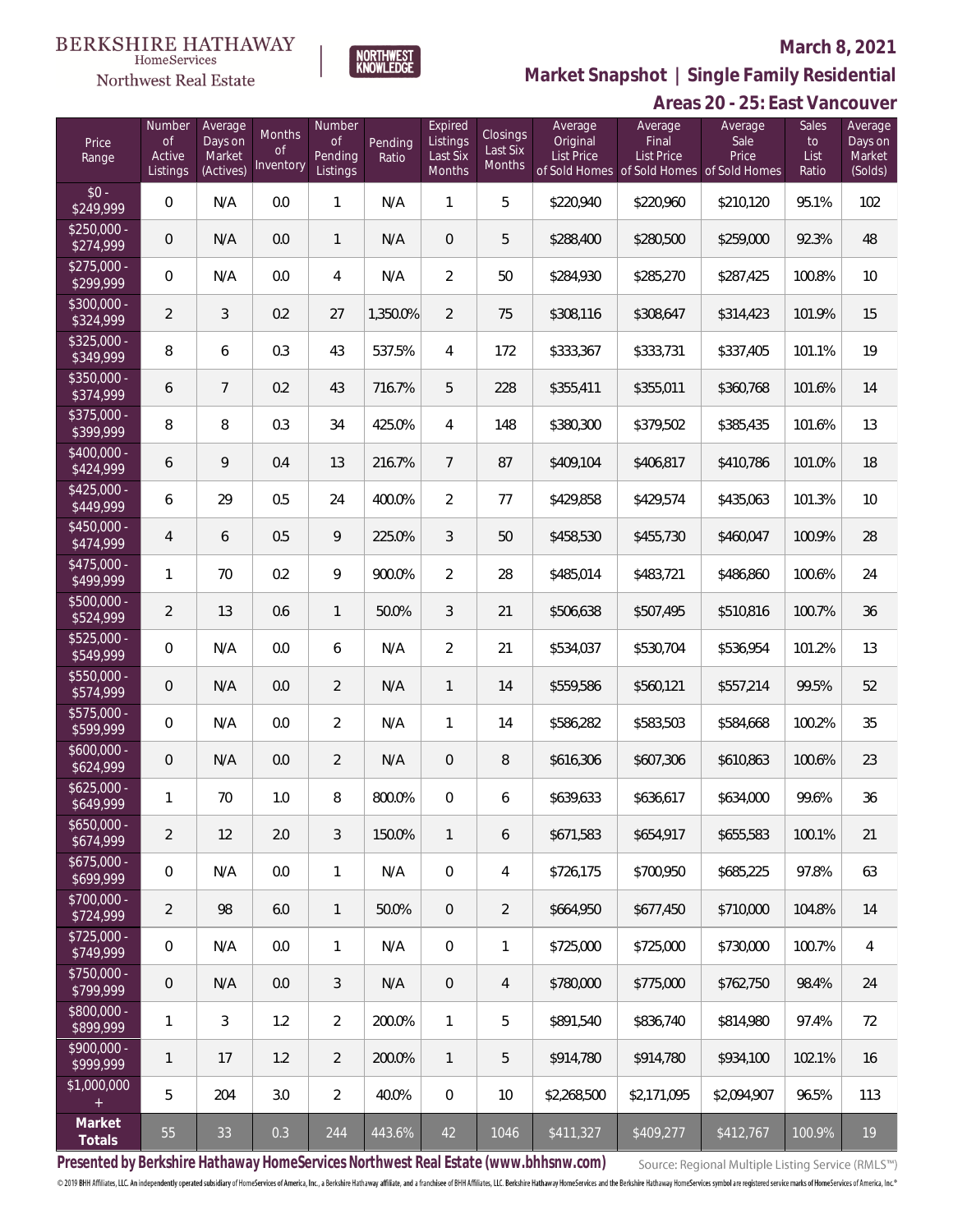

## **March 8, 2021**

**Market Snapshot | Single Family Residential**

## Areas 26 - 27: Fisher's Landing, NE Vancouver

| Price<br>Range            | Number<br>$\mathsf{of}$<br>Active<br>Listings | Average<br>Days on<br>Market<br>(Actives) | Months<br><sub>of</sub><br>Inventory | Number<br><b>of</b><br>Pending<br>Listings | Pending<br>Ratio | Expired<br>Listings<br>Last Six<br><b>Months</b> | Closings<br>Last Six<br>Months | Average<br>Original<br><b>List Price</b> | Average<br>Final<br>List Price<br>of Sold Homes of Sold Homes of Sold Homes | Average<br>Sale<br>Price | Sales<br>to<br>List<br>Ratio | Average<br>Days on<br>Market<br>(Solds) |
|---------------------------|-----------------------------------------------|-------------------------------------------|--------------------------------------|--------------------------------------------|------------------|--------------------------------------------------|--------------------------------|------------------------------------------|-----------------------------------------------------------------------------|--------------------------|------------------------------|-----------------------------------------|
| $$0 -$<br>\$249,999       | $\mathbf 0$                                   | N/A                                       | N/A                                  | $\mathbf{0}$                               | N/A              | $\overline{0}$                                   | 0                              | N/A                                      | N/A                                                                         | N/A                      | N/A                          | N/A                                     |
| $$250,000 -$<br>\$299,999 | $\overline{0}$                                | N/A                                       | 0.0                                  | $\theta$                                   | N/A              | 0                                                | 1                              | \$299,999                                | \$299,999                                                                   | \$290,000                | 96.7%                        | $\,9$                                   |
| $$300.000 -$<br>\$324,999 | $\mathbf 0$                                   | N/A                                       | N/A                                  | $\mathbf{0}$                               | N/A              | 0                                                | 0                              | N/A                                      | N/A                                                                         | N/A                      | N/A                          | N/A                                     |
| $$325.000 -$<br>\$349,999 | 1                                             | $\overline{4}$                            | 0.6                                  | 5                                          | 500.0%           | 3                                                | 10                             | \$331,690                                | \$331,590                                                                   | \$337,620                | 101.8%                       | 12                                      |
| \$350,000 -<br>\$374,999  | 4                                             | 36                                        | 0.7                                  | $\overline{7}$                             | 175.0%           | 6                                                | 34                             | \$359,900                                | \$360,223                                                                   | \$362,624                | 100.7%                       | 19                                      |
| $$375,000 -$<br>\$399,999 | $\overline{7}$                                | 15                                        | 1.3                                  | 15                                         | 214.3%           | 3                                                | 32                             | \$379,934                                | \$377,559                                                                   | \$383,944                | 101.7%                       | 15                                      |
| $$400,000 -$<br>\$424,999 | 5                                             | $\overline{4}$                            | 0.7                                  | 3                                          | 60.0%            | $\overline{0}$                                   | 41                             | \$415,368                                | \$410,958                                                                   | \$414,170                | 100.8%                       | 23                                      |
| $$425,000 -$<br>\$449,999 | $\overline{0}$                                | N/A                                       | 0.0                                  | $7\overline{ }$                            | N/A              | 6                                                | 46                             | \$434,192                                | \$433,721                                                                   | \$437,307                | 100.8%                       | 21                                      |
| $$450,000 -$<br>\$474,999 | 1                                             | 3                                         | 0.2                                  | 14                                         | 1,400.0%         | $\overline{2}$                                   | 38                             | \$459,164                                | \$458,553                                                                   | \$462,511                | 100.9%                       | 16                                      |
| $$475,000 -$<br>\$499,999 | 1                                             | $\overline{4}$                            | 0.3                                  | 15                                         | 1,500.0%         | $\mathbf{1}$                                     | 22                             | \$477,647                                | \$478,108                                                                   | \$483,998                | 101.2%                       | 16                                      |
| \$500,000 -<br>\$524,999  | $\mathbf 0$                                   | N/A                                       | 0.0                                  | 9                                          | N/A              | 1                                                | 9                              | \$512,844                                | \$511,423                                                                   | \$511,690                | 100.1%                       | 23                                      |
| \$525,000 -<br>\$549,999  | $\overline{0}$                                | N/A                                       | 0.0                                  | 3                                          | N/A              | 0                                                | 13                             | \$538,054                                | \$534,862                                                                   | \$536,954                | 100.4%                       | 21                                      |
| \$550,000 -<br>\$574,999  | $\mathbf 0$                                   | N/A                                       | 0.0                                  | 6                                          | N/A              | 0                                                | 14                             | \$551,350                                | \$551,541                                                                   | \$560,400                | 101.6%                       | 54                                      |
| $$575,000 -$<br>\$599,999 | $\mathbf{1}$                                  | 5                                         | 1.2                                  | 6                                          | 600.0%           | $\overline{0}$                                   | 5                              | \$564,580                                | \$578,523                                                                   | \$583,843                | 100.9%                       | 83                                      |
| $$600,000 -$<br>\$624,999 | $\mathbf{1}$                                  | 131                                       | 1.0                                  | 6                                          | 600.0%           | $\overline{0}$                                   | 6                              | \$598,647                                | \$610,372                                                                   | \$613,455                | 100.5%                       | 16                                      |
| $$625,000 -$<br>\$649,999 | $\overline{0}$                                | N/A                                       | 0.0                                  | 5                                          | N/A              | 0                                                | $\overline{2}$                 | \$661,500                                | \$630,000                                                                   | \$635,250                | 100.8%                       | 35                                      |
| $$650,000 -$<br>\$674,999 | $\overline{2}$                                | 142                                       | 6.0                                  | 3                                          | 150.0%           | 0                                                | $\overline{2}$                 | \$628,500                                | \$665,727                                                                   | \$655,727                | 98.5%                        | 33                                      |
| $$675,000 -$<br>\$699,999 | $\theta$                                      | N/A                                       | 0.0                                  | 5                                          | N/A              | 0                                                | 2                              | \$682,300                                | \$684.300                                                                   | \$689,000                | 100.7%                       | 59                                      |
| $$700,000 -$<br>\$724,999 | 1                                             | 131                                       | 3.0                                  | $\mathbf{1}$                               | 100.0%           | 0                                                | $\overline{2}$                 | \$685,991                                | \$713,367                                                                   | \$713,367                | 100.0%                       | 150                                     |
| $$725,000 -$<br>\$749,999 | $\theta$                                      | N/A                                       | 0.0                                  | $\overline{0}$                             | N/A              | 0                                                | 1                              | \$698,000                                | \$749,900                                                                   | \$730,000                | 97.3%                        | $\overline{2}$                          |
| $$750,000 -$<br>\$774,999 | 1                                             | 244                                       | 2.0                                  | $\overline{2}$                             | 200.0%           | $\overline{0}$                                   | 3                              | \$744,998                                | \$750,310                                                                   | \$761,484                | 101.5%                       | $\mathfrak{Z}$                          |
| $$775,000 -$<br>\$799,999 | 1                                             | 96                                        | 3.0                                  | 4                                          | 400.0%           | $\overline{0}$                                   | 2                              | \$754,535                                | \$762,465                                                                   | \$776,880                | 101.9%                       | $\mathbf{0}$                            |
| \$800,000 -<br>\$849,999  | $\mathbf{1}$                                  | 27                                        | 1.0                                  | 3                                          | 300.0%           | 0                                                | 6                              | \$752,957                                | \$821,982                                                                   | \$814,667                | 99.1%                        | 127                                     |
| \$850,000 -<br>\$899,999  | $\mathbf{1}$                                  | 3                                         | 1.5                                  | $\overline{0}$                             | 0.0%             | $\mathbf{1}$                                     | 4                              | \$843,838                                | \$876,778                                                                   | \$874,903                | 99.8%                        | 14                                      |
| \$900,000                 | $\mathbf{1}$                                  | 244                                       | 1.0                                  | $\overline{2}$                             | 200.0%           | 1                                                | 6                              | \$1,433,833                              | \$1,342,167                                                                 | \$1,358,709              | 101.2%                       | 64                                      |
| Market<br>Totals          | 29                                            | 50                                        | 0.6                                  | 121                                        | 417.2%           | 24                                               | 301                            | $\sqrt{$481,626}$                        | \$481,482                                                                   | \$485,475                | 100.8%                       | 25                                      |

**Presented by Berkshire Hathaway HomeServices Northwest Real Estate (www.bhhsnw.com)**

Source: Regional Multiple Listing Service (RMLS™)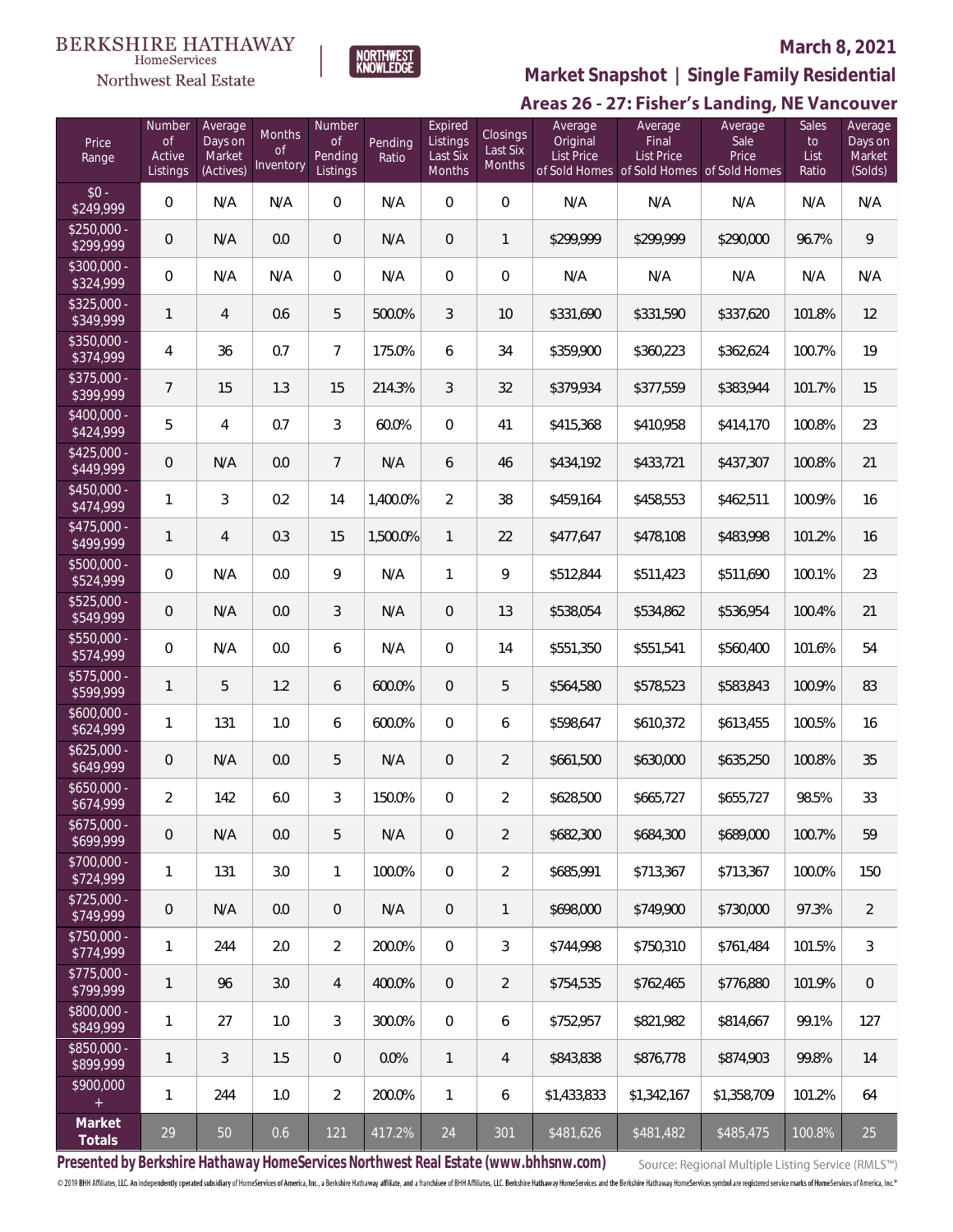Northwest Real Estate



## **March 8, 2021**

## **Areas 31, 63, 64, 65, 66, 71, 72: Rural Clark County Market Snapshot | Single Family Residential**

| Price<br>Range            | Number<br>0f<br>Active<br>Listings | Average<br>Days on<br>Market<br>(Actives) | Months<br>0f<br>Inventory | Number<br><b>of</b><br>Pending<br>Listings | Pending<br>Ratio | Expired<br>Listings<br>Last Six<br>Months | Closings<br>Last Six<br><b>Months</b> | Average<br>Original<br><b>List Price</b> | Average<br>Final<br><b>List Price</b><br>of Sold Homes of Sold Homes of Sold Homes | Average<br>Sale<br>Price | Sales<br>to<br>List<br>Ratio | Average<br>Days on<br>Market<br>(Solds) |
|---------------------------|------------------------------------|-------------------------------------------|---------------------------|--------------------------------------------|------------------|-------------------------------------------|---------------------------------------|------------------------------------------|------------------------------------------------------------------------------------|--------------------------|------------------------------|-----------------------------------------|
| $$0 -$<br>\$249,999       | $\mathbf{1}$                       | 63                                        | 2.0                       | 1                                          | 100.0%           | $\overline{0}$                            | 3                                     | \$192,967                                | \$161,633                                                                          | \$150,667                | 93.2%                        | 38                                      |
| $$250,000 -$<br>\$274,999 | 0                                  | N/A                                       | 0.0                       | 0                                          | N/A              | $\overline{0}$                            | 1                                     | \$269,000                                | \$269,000                                                                          | \$254,000                | 94.4%                        | 33                                      |
| $$275,000 -$<br>\$299,999 | 1                                  | 20                                        | 3.0                       | $\overline{0}$                             | 0.0%             | $\overline{0}$                            | $\overline{2}$                        | \$297,000                                | \$297,000                                                                          | \$290,000                | 97.6%                        | 4                                       |
| $$300,000 -$<br>\$324,999 | $\mathbf 0$                        | N/A                                       | 0.0                       | 0                                          | N/A              | $\mathbf 0$                               | $\overline{2}$                        | \$310,000                                | \$310,000                                                                          | \$313,750                | 101.2%                       | $\sqrt{3}$                              |
| $$325,000 -$<br>\$349,999 | 1                                  | 3                                         | 0.6                       | $\overline{2}$                             | 200.0%           | 1                                         | 10                                    | \$336,660                                | \$335,150                                                                          | \$334,550                | 99.8%                        | 15                                      |
| $$350,000 -$<br>\$374,999 | $\mathsf{O}\xspace$                | N/A                                       | 0.0                       | 0                                          | N/A              | $\overline{0}$                            | 8                                     | \$354,713                                | \$354,713                                                                          | \$359,375                | 101.3%                       | 14                                      |
| $$375,000 -$<br>\$399,999 | 0                                  | N/A                                       | 0.0                       | 1                                          | N/A              | $\overline{2}$                            | 6                                     | \$374,133                                | \$372,317                                                                          | \$385,333                | 103.5%                       | 10                                      |
| $$400,000 -$<br>\$424,999 | $\mathbf 0$                        | N/A                                       | 0.0                       | 1                                          | N/A              | 0                                         | 8                                     | \$401,813                                | \$407,800                                                                          | \$410,925                | 100.8%                       | 57                                      |
| $$425,000 -$<br>\$449,999 | 0                                  | N/A                                       | 0.0                       | $\mathbf{1}$                               | N/A              | $\overline{2}$                            | 6                                     | \$438,132                                | \$433,783                                                                          | \$435,133                | 100.3%                       | 14                                      |
| $$450,000 -$<br>\$474,999 | $\mathbf 0$                        | N/A                                       | 0.0                       | 0                                          | N/A              | 0                                         | 5                                     | \$462,980                                | \$463,980                                                                          | \$454,800                | 98.0%                        | 18                                      |
| $$475,000 -$<br>\$499,999 | 1                                  | 584                                       | 0.6                       | 3                                          | 300.0%           | 1                                         | 10                                    | \$485,480                                | \$480,570                                                                          | \$484,850                | 100.9%                       | 81                                      |
| $$500,000 -$<br>\$524,999 | $\mathbf 0$                        | N/A                                       | 0.0                       | 1                                          | N/A              | $\overline{0}$                            | 5                                     | \$526,980                                | \$502,800                                                                          | \$506,400                | 100.7%                       | $20\,$                                  |
| $$525,000 -$<br>\$549,999 | 0                                  | N/A                                       | 0.0                       | $\mathbf{1}$                               | N/A              | $\boldsymbol{0}$                          | 5                                     | \$540,740                                | \$538,660                                                                          | \$536,200                | 99.5%                        | 33                                      |
| $$550,000 -$<br>\$574,999 | $\mathbf 0$                        | N/A                                       | 0.0                       | 1                                          | N/A              | $\mathbf{1}$                              | 9                                     | \$568,733                                | \$556,956                                                                          | \$559,111                | 100.4%                       | 31                                      |
| $$575,000 -$<br>\$599,999 | 1                                  | 129                                       | 0.7                       | $\overline{2}$                             | 200.0%           | $\mathbf{0}$                              | 9                                     | \$603,833                                | \$584,933                                                                          | \$582,806                | 99.6%                        | 43                                      |
| $$600,000 -$<br>\$624,999 | $\mathbf 0$                        | N/A                                       | 0.0                       | 1                                          | N/A              | $\overline{0}$                            | 9                                     | \$639,411                                | \$615,966                                                                          | \$606,211                | 98.4%                        | 80                                      |
| $$625,000 -$<br>\$649,999 | 0                                  | N/A                                       | 0.0                       | 4                                          | N/A              | 1                                         | 10                                    | \$651,067                                | \$639,077                                                                          | \$637,687                | 99.8%                        | 27                                      |
| $$650,000 -$<br>\$674,999 | $\mathbf 0$                        | N/A                                       | 0.0                       | $\overline{0}$                             | N/A              | $\overline{0}$                            | 8                                     | \$671,000                                | \$661,750                                                                          | \$654,250                | 98.9%                        | 47                                      |
| $$675,000 -$<br>\$699,999 | 1                                  | 39                                        | 2.0                       | $\overline{2}$                             | 200.0%           | $\mathbf{0}$                              | 3                                     | \$708,300                                | \$683,467                                                                          | \$690,530                | 101.0%                       | 67                                      |
| $$700,000 -$<br>\$749,999 | $\mathbf 0$                        | N/A                                       | 0.0                       | $\overline{2}$                             | N/A              | $\mathbf{1}$                              | 10                                    | \$751,800                                | \$729,080                                                                          | \$716,996                | 98.3%                        | 54                                      |
| \$750,000 -<br>\$799,999  | $\overline{0}$                     | N/A                                       | 0.0                       | $\mathbf{1}$                               | N/A              | $\mathbf{0}$                              | 9                                     | \$778,544                                | \$762,422                                                                          | \$767,611                | 100.7%                       | 30                                      |
| \$800,000 -<br>\$849,999  | 1                                  | 80                                        | 3.0                       | $\mathbf{1}$                               | 100.0%           | $\mathbf{1}$                              | $\overline{2}$                        | \$807.450                                | \$807,450                                                                          | \$800,000                | 99.1%                        | 62                                      |
| \$850,000 -<br>\$899,999  | 1                                  | 153                                       | 1.5                       | $\overline{2}$                             | 200.0%           | $\overline{0}$                            | 4                                     | \$884,975                                | \$861,225                                                                          | \$859,225                | 99.8%                        | 31                                      |
| $$900.000 -$<br>\$999,999 | $\mathbf 0$                        | N/A                                       | 0.0                       | $\mathbf{1}$                               | N/A              | $\overline{0}$                            | 1                                     | \$950,000                                | \$929,000                                                                          | \$901,900                | 97.1%                        | 32                                      |
| \$1,000,000<br>$^{+}$     | 4                                  | 49                                        | 8.0                       | 5                                          | 125.0%           | 4                                         | 3                                     | \$1,175,000                              | \$1,175,000                                                                        | \$1,130,000              | 96.2%                        | 38                                      |
| Market<br>Totals          | 12                                 | 106                                       | 0.5                       | 33                                         | 275.0%           | 14                                        | 148                                   | \$563,031                                | \$552,779                                                                          | \$550,693                | 99.6%                        | 38                                      |

**Presented by Berkshire Hathaway HomeServices Northwest Real Estate (www.bhhsnw.com)**

Source: Regional Multiple Listing Service (RMLS™)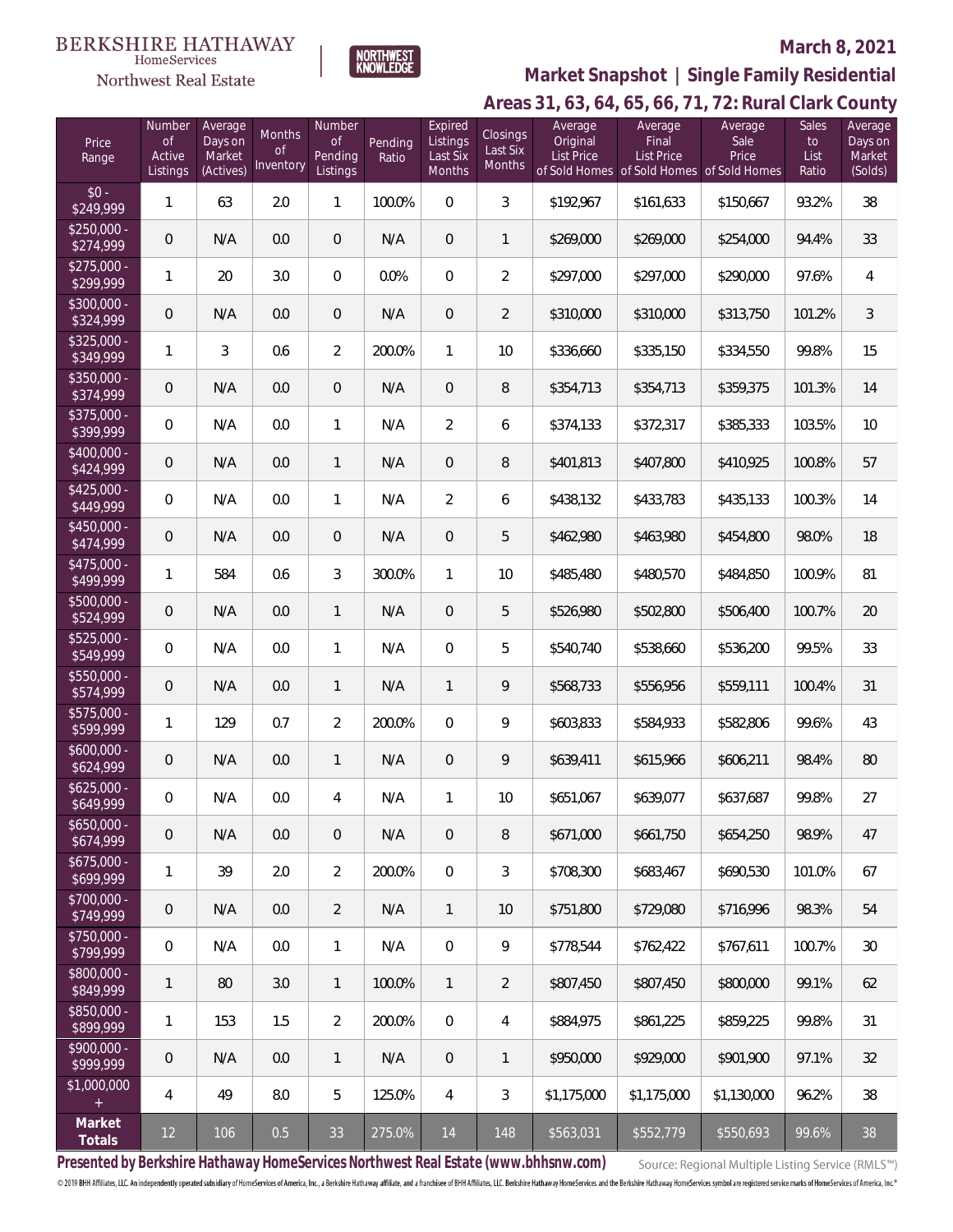

**NORTHWEST**<br>KNOWLEDGE

Northwest Real Estate

**Market Snapshot | Single Family Residential**

## **Area 32: Camas**

| Price<br>Range                | Number<br><b>of</b><br>Active<br>Listings | Average<br>Days on<br>Market<br>(Actives) | Months<br>0f<br>Inventory | Number<br>Οf<br>Pending<br>Listings | Pending<br>Ratio | Expired<br>Listings<br>Last Six<br>Months | Closings<br>Last Six<br>Months | Average<br>Original<br><b>List Price</b> | Average<br>Final<br>List Price<br>of Sold Homes of Sold Homes of Sold Homes | Average<br>Sale<br>Price | Sales<br>to<br>List<br>Ratio | Average<br>Days on<br>Market<br>(Solds) |
|-------------------------------|-------------------------------------------|-------------------------------------------|---------------------------|-------------------------------------|------------------|-------------------------------------------|--------------------------------|------------------------------------------|-----------------------------------------------------------------------------|--------------------------|------------------------------|-----------------------------------------|
| $$0 -$<br>$\sqrt{$299,999}$   | $\mathbf{1}$                              | 14                                        | 0.9                       | $\overline{2}$                      | 200.0%           | $\mathbf{1}$                              | $7^{\circ}$                    | \$259,229                                | \$259,229                                                                   | \$271,143                | 104.6%                       | $\overline{4}$                          |
| $$300,000 -$<br>\$324,999     | $\overline{0}$                            | N/A                                       | 0.0                       | $\overline{0}$                      | N/A              | $\overline{0}$                            | 5                              | \$310,240                                | \$306,240                                                                   | \$311,800                | 101.8%                       | 5                                       |
| $$325,000 -$<br>\$349,999     | $\overline{0}$                            | N/A                                       | 0.0                       | $\mathbf{1}$                        | N/A              | $\overline{0}$                            | 8                              | \$324,438                                | \$326,188                                                                   | \$335,258                | 102.8%                       | 13                                      |
| $$350,000 -$<br>\$374,999     | 1                                         | 10                                        | 0.8                       | $\mathbf{1}$                        | 100.0%           | $\overline{0}$                            | 8                              | \$357,838                                | \$358,213                                                                   | \$361,125                | 100.8%                       | 14                                      |
| $$375,000 -$<br>\$399,999     | 0                                         | N/A                                       | 0.0                       | $\mathbf{1}$                        | N/A              | $\mathbf{1}$                              | 13                             | \$381,123                                | \$380,512                                                                   | \$387,039                | 101.7%                       | 20                                      |
| $$400,000 -$<br>\$424,999     | $\overline{0}$                            | N/A                                       | 0.0                       | $\mathbf{1}$                        | N/A              | $\overline{0}$                            | 19                             | \$405,211                                | \$403,532                                                                   | \$408,458                | 101.2%                       | 45                                      |
| $$425,000 -$<br>\$449,999     | $\overline{2}$                            | $\overline{4}$                            | 0.5                       | $\overline{2}$                      | 100.0%           | $\Omega$                                  | 25                             | \$436,488                                | \$435,635                                                                   | \$438,915                | 100.8%                       | 23                                      |
| $$450,000 -$<br>\$474,999     | $\overline{0}$                            | N/A                                       | 0.0                       | 4                                   | N/A              | $\overline{2}$                            | 25                             | \$470,578                                | \$462,643                                                                   | \$464,737                | 100.5%                       | 84                                      |
| $$475,000 -$<br>\$499,999     | $\overline{0}$                            | N/A                                       | 0.0                       | 5                                   | N/A              | $\mathbf{1}$                              | 24                             | \$482,578                                | \$482,824                                                                   | \$487,078                | 100.9%                       | $\mathsf{Q}$                            |
| $$500,000 -$<br>\$524,999     | $\overline{0}$                            | N/A                                       | 0.0                       | 8                                   | N/A              | $\mathbf{1}$                              | 27                             | \$504,789                                | \$510,571                                                                   | \$511,637                | 100.2%                       | 50                                      |
| $$525,000 -$<br>\$549,999     | $\overline{2}$                            | $\overline{4}$                            | 0.3                       | $7\overline{ }$                     | 350.0%           | $\mathbf{1}$                              | 37                             | \$528,362                                | \$529,167                                                                   | \$535,593                | 101.2%                       | 82                                      |
| \$550,000 -<br>\$574,999      | $\overline{0}$                            | N/A                                       | 0.0                       | 13                                  | N/A              | $\mathbf{1}$                              | 24                             | \$548,584                                | \$555,957                                                                   | \$564,080                | 101.5%                       | 82                                      |
| \$575,000 -<br>\$599,999      | 0                                         | N/A                                       | 0.0                       | 19                                  | N/A              | $\overline{2}$                            | 18                             | \$574,036                                | \$569,156                                                                   | \$582,838                | 102.4%                       | 76                                      |
| $$600,000 -$<br>\$624,999     | $\overline{0}$                            | N/A                                       | 0.0                       | 20                                  | N/A              | $\overline{0}$                            | 20                             | \$584,857                                | \$606,307                                                                   | \$612,661                | 101.0%                       | 75                                      |
| $$625,000 -$<br>\$649,999     | 0                                         | N/A                                       | 0.0                       | 6                                   | N/A              | $\Omega$                                  | 18                             | \$627,184                                | \$630,707                                                                   | \$634,742                | 100.6%                       | 115                                     |
| $$650,000 -$<br>\$674,999     | $\boldsymbol{0}$                          | N/A                                       | 0.0                       | 6                                   | N/A              | $\mathbf{1}$                              | 17                             | \$631,908                                | \$644,941                                                                   | \$659,471                | 102.3%                       | 114                                     |
| $$675,000 -$<br>\$699,999     | 0                                         | N/A                                       | 0.0                       | 8                                   | N/A              | $\overline{2}$                            | 12                             | \$669,968                                | \$671,597                                                                   | \$687,073                | 102.3%                       | 111                                     |
| \$700,000 -<br>\$749,999      | $\overline{2}$                            | 60                                        | 0.5                       | 10                                  | 500.0%           | 3                                         | 23                             | \$718,410                                | \$716,670                                                                   | \$724,001                | 101.0%                       | 16                                      |
| $$750,000 -$<br>\$799,999     | $\mathbf{1}$                              | 54                                        | 0.3                       | $\overline{2}$                      | 200.0%           | $\mathbf{1}$                              | 20                             | \$784,944                                | \$779,341                                                                   | \$769,488                | 98.7%                        | 60                                      |
| $$800,000 -$<br>\$849,999     | $\overline{4}$                            | 176                                       | 1.3                       | 8                                   | 200.0%           | $\mathbf{1}$                              | 18                             | \$794,655                                | \$805,077                                                                   | \$824,056                | 102.4%                       | 73                                      |
| \$850,000 -<br>\$899,999      | 3                                         | 50                                        | 2.3                       | 5                                   | 166.7%           | 3                                         | 8                              | \$846,562                                | \$854,284                                                                   | \$875,080                | 102.4%                       | 34                                      |
| $$900,000 -$<br>\$999,999     | $\boldsymbol{0}$                          | N/A                                       | 0.0                       | 10                                  | N/A              | $\overline{2}$                            | 18                             | \$950,222                                | \$944,667                                                                   | \$945,612                | 100.1%                       | 16                                      |
| $$1,000,000$ -<br>\$1,249,999 | 1                                         | 25                                        | 0.4                       | $\overline{4}$                      | 400.0%           | $\overline{4}$                            | 15                             | \$1,117,024                              | \$1,102,024                                                                 | \$1,102,579              | 100.1%                       | 36                                      |
| $$1,250,000$ -<br>\$1,499,999 | $\overline{2}$                            | 54                                        | 1.7                       | 6                                   | 300.0%           | $\mathbf{1}$                              | $7\phantom{.}$                 | \$1,439,286                              | \$1,418,571                                                                 | \$1,350,714              | 95.2%                        | 43                                      |
| \$1,500,000<br>$+$            | 4                                         | 147                                       | 4.0                       | $\overline{4}$                      | 100.0%           | $\overline{4}$                            | 6                              | \$1,558,233                              | \$1,574,900                                                                 | \$1,633,333              | 103.7%                       | 41                                      |
| Market<br>Totals              | 23                                        | 78                                        | 0.3                       | 153                                 | 665.2%           | 32                                        | 422                            | \$617,925                                | \$619,061                                                                   | \$624, 612               | 100.9%                       | 55                                      |

**Presented by Berkshire Hathaway HomeServices Northwest Real Estate (www.bhhsnw.com)**

Source: Regional Multiple Listing Service (RMLS™)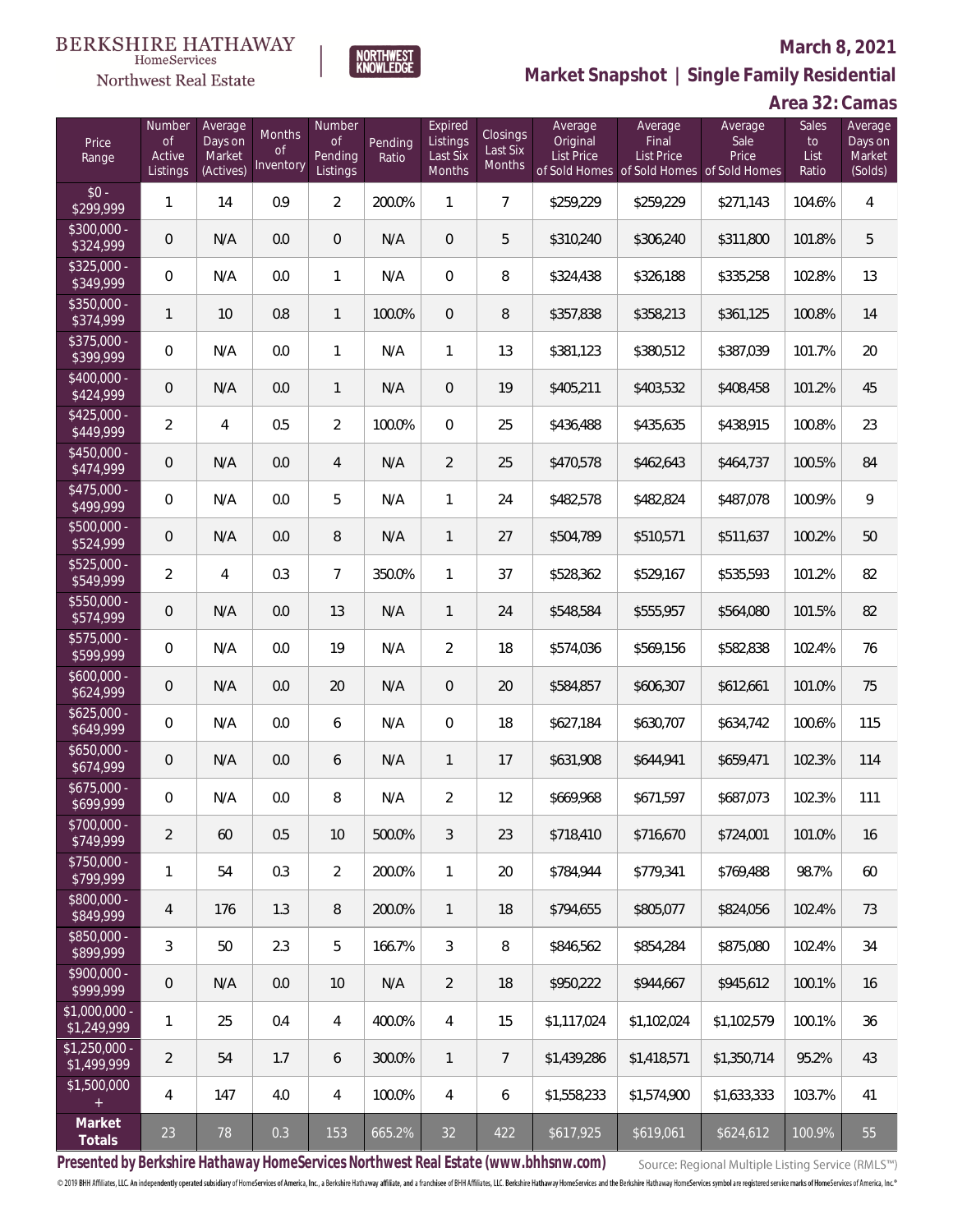

**Market Snapshot | Single Family Residential**

#### $\label{lem:sevices} \textsc{Home} \textsc{Service} \textsc{s}$ Northwest Real Estate

|                           | Area 33: Washougal                        |                                           |                                  |                                            |                  |                                           |                                       |                                          |                                                                                           |                          |                              |                                         |
|---------------------------|-------------------------------------------|-------------------------------------------|----------------------------------|--------------------------------------------|------------------|-------------------------------------------|---------------------------------------|------------------------------------------|-------------------------------------------------------------------------------------------|--------------------------|------------------------------|-----------------------------------------|
| Price<br>Range            | Number<br><b>of</b><br>Active<br>Listings | Average<br>Days on<br>Market<br>(Actives) | Months<br><b>of</b><br>Inventory | Number<br><b>of</b><br>Pending<br>Listings | Pending<br>Ratio | Expired<br>Listings<br>Last Six<br>Months | Closings<br>Last Six<br><b>Months</b> | Average<br>Original<br><b>List Price</b> | Average<br><b>Final</b><br><b>List Price</b><br>of Sold Homes of Sold Homes of Sold Homes | Average<br>Sale<br>Price | Sales<br>to<br>List<br>Ratio | Average<br>Days on<br>Market<br>(Solds) |
| $$0 -$<br>\$249,999       | 1                                         | 6                                         | 6.0                              | 0                                          | 0.0%             | $\overline{0}$                            | $\mathbf{1}$                          | \$299,900                                | \$259,900                                                                                 | \$240,000                | 92.3%                        | 28                                      |
| $$250,000 -$<br>\$274,999 | $\mathbf 0$                               | N/A                                       | 0.0                              | 0                                          | N/A              | $\overline{0}$                            | 3                                     | \$259,633                                | \$251,300                                                                                 | \$256,633                | 102.1%                       | 14                                      |
| $$275,000 -$<br>\$299,999 | 0                                         | N/A                                       | 0.0                              | $\overline{a}$                             | N/A              | $\overline{0}$                            | 4                                     | \$282,225                                | \$277,725                                                                                 | \$279,738                | 100.7%                       | 27                                      |
| $$300,000 -$<br>\$324,999 | $\mathbf 0$                               | N/A                                       | 0.0                              | $\mathbf{1}$                               | N/A              | $\overline{0}$                            | 8                                     | \$304,350                                | \$304,350                                                                                 | \$311,925                | 102.5%                       | 12                                      |
| $$325,000 -$<br>\$349,999 | 1                                         | 6                                         | 0.5                              | $\mathbf{1}$                               | 100.0%           | $\overline{0}$                            | 12                                    | \$330,792                                | \$329,742                                                                                 | \$333,317                | 101.1%                       | 18                                      |
| $$350,000 -$<br>\$374,999 | $\mathbf 0$                               | N/A                                       | 0.0                              | $\mathbf{1}$                               | N/A              | $\overline{0}$                            | 14                                    | \$362,464                                | \$361,686                                                                                 | \$362,093                | 100.1%                       | 19                                      |
| $$375,000 -$<br>\$399,999 | 0                                         | N/A                                       | 0.0                              | 1                                          | N/A              | $\overline{0}$                            | 13                                    | \$392,531                                | \$390,608                                                                                 | \$390,895                | 100.1%                       | 31                                      |
| $$400,000 -$<br>\$424,999 | $\mathsf{O}\xspace$                       | N/A                                       | 0.0                              | $\overline{2}$                             | N/A              | $\boldsymbol{0}$                          | 10                                    | \$416,360                                | \$412,370                                                                                 | \$407,550                | 98.8%                        | 25                                      |
| $$425,000 -$<br>\$449,999 | $\boldsymbol{0}$                          | N/A                                       | 0.0                              | $\mathbf{1}$                               | N/A              | $\mathbf{1}$                              | 14                                    | \$435,835                                | \$433,614                                                                                 | \$437,786                | 101.0%                       | 43                                      |
| $$450.000 -$<br>\$474,999 | $\mathbf{1}$                              | 1                                         | 0.4                              | 3                                          | 300.0%           | 4                                         | 14                                    | \$452,600                                | \$452,300                                                                                 | \$460,457                | 101.8%                       | 11                                      |
| $$475,000 -$<br>\$499,999 | 1                                         | 3                                         | 0.4                              | $\mathbf{1}$                               | 100.0%           | $\overline{0}$                            | 15                                    | \$487,560                                | \$482,560                                                                                 | \$487,227                | 101.0%                       | 29                                      |
| $$500,000 -$<br>\$524,999 | $\overline{2}$                            | $\overline{4}$                            | 1.5                              | 0                                          | 0.0%             | $\mathbf{1}$                              | $\, 8$                                | \$499,000                                | \$497,000                                                                                 | \$510,750                | 102.8%                       | 14                                      |
| \$525,000 -<br>\$549,999  | $\overline{2}$                            | 118                                       | 0.8                              | $\overline{2}$                             | 100.0%           | 1                                         | 15                                    | \$545,480                                | \$538,480                                                                                 | \$542,047                | 100.7%                       | 16                                      |
| \$550,000 -<br>\$574,999  | $\mathbf{1}$                              | 38                                        | 1.0                              | $\mathbf{1}$                               | 100.0%           | $\overline{0}$                            | 6                                     | \$554,100                                | \$554,100                                                                                 | \$555,333                | 100.2%                       | 4                                       |
| \$575,000 -<br>\$599,999  | 1                                         | 39                                        | 1.0                              | $\mathbf{1}$                               | 100.0%           | $\mathbf 0$                               | 6                                     | \$589,733                                | \$585,567                                                                                 | \$583,991                | 99.7%                        | 21                                      |
| $$600,000 -$<br>\$624,999 | $\mathbf 0$                               | N/A                                       | 0.0                              | 0                                          | N/A              | 1                                         | 5                                     | \$618,780                                | \$608,780                                                                                 | \$606,000                | 99.5%                        | 49                                      |
| $$625.000 -$<br>\$649,999 | 1                                         | 119                                       | 0.6                              | 0                                          | 0.0%             | $\overline{0}$                            | 10                                    | \$635,940                                | \$624,260                                                                                 | \$632,940                | 101.4%                       | 13                                      |
| $$650,000 -$<br>\$699,999 | $\mathbf 0$                               | N/A                                       | 0.0                              | 2                                          | N/A              | $\overline{2}$                            | 13                                    | \$673,134                                | \$673.615                                                                                 | \$670,223                | 99.5%                        | 20                                      |
| $$700,000 -$<br>\$749,999 | 0                                         | N/A                                       | 0.0                              | $\mathbf{1}$                               | N/A              | $\mathbf 0$                               | 5                                     | \$709,960                                | \$714,960                                                                                 | \$713,000                | 99.7%                        | 38                                      |
| \$750,000 -<br>\$799,999  | $\mathbf{1}$                              | $\overline{2}$                            | 2.0                              | $\overline{4}$                             | 400.0%           | $\overline{0}$                            | 3                                     | \$833,267                                | \$787,600                                                                                 | \$774,967                | 98.4%                        | 85                                      |
| \$800,000 -<br>\$849,999  | $\mathbf{1}$                              | $\overline{7}$                            | N/A                              | $\mathbf{1}$                               | 100.0%           | $\mathbf 0$                               | $\boldsymbol{0}$                      | N/A                                      | N/A                                                                                       | N/A                      | N/A                          | N/A                                     |
| \$850,000 -<br>\$899,999  | $\mathbf{1}$                              | $\overline{4}$                            | 6.0                              | 3                                          | 300.0%           | $\mathbf{1}$                              | $\mathbf{1}$                          | \$875,000                                | \$875,000                                                                                 | \$865,000                | 98.9%                        | 23                                      |
| \$900,000 -<br>\$949,999  | 0                                         | N/A                                       | 0.0                              | $\boldsymbol{0}$                           | N/A              | $\mathbf 0$                               | $\overline{2}$                        | \$910,000                                | \$910,000                                                                                 | \$926,000                | 101.8%                       | 4                                       |
| \$950,000 -<br>\$999,999  | $\mathbf 0$                               | N/A                                       | 0.0                              | $\overline{2}$                             | N/A              | $\mathbf{1}$                              | 5                                     | \$951,780                                | \$956,400                                                                                 | \$960,780                | 100.5%                       | 89                                      |
| \$1,000,000               | 10                                        | 49                                        | 5.5                              | 4                                          | 40.0%            | $\mathbf{1}$                              | 11                                    | \$1,303,727                              | \$1,272,908                                                                               | \$1,218,909              | 95.8%                        | 137                                     |
| Market<br>Totals          | 24                                        | 40                                        | 0.7                              | 34                                         | 141.7%           | 13                                        | 198                                   | \$544,395                                | \$539,263                                                                                 | \$538,778                | 99.9%                        | 31                                      |

**Presented by Berkshire Hathaway HomeServices Northwest Real Estate (www.bhhsnw.com)**

Source: Regional Multiple Listing Service (RMLS™)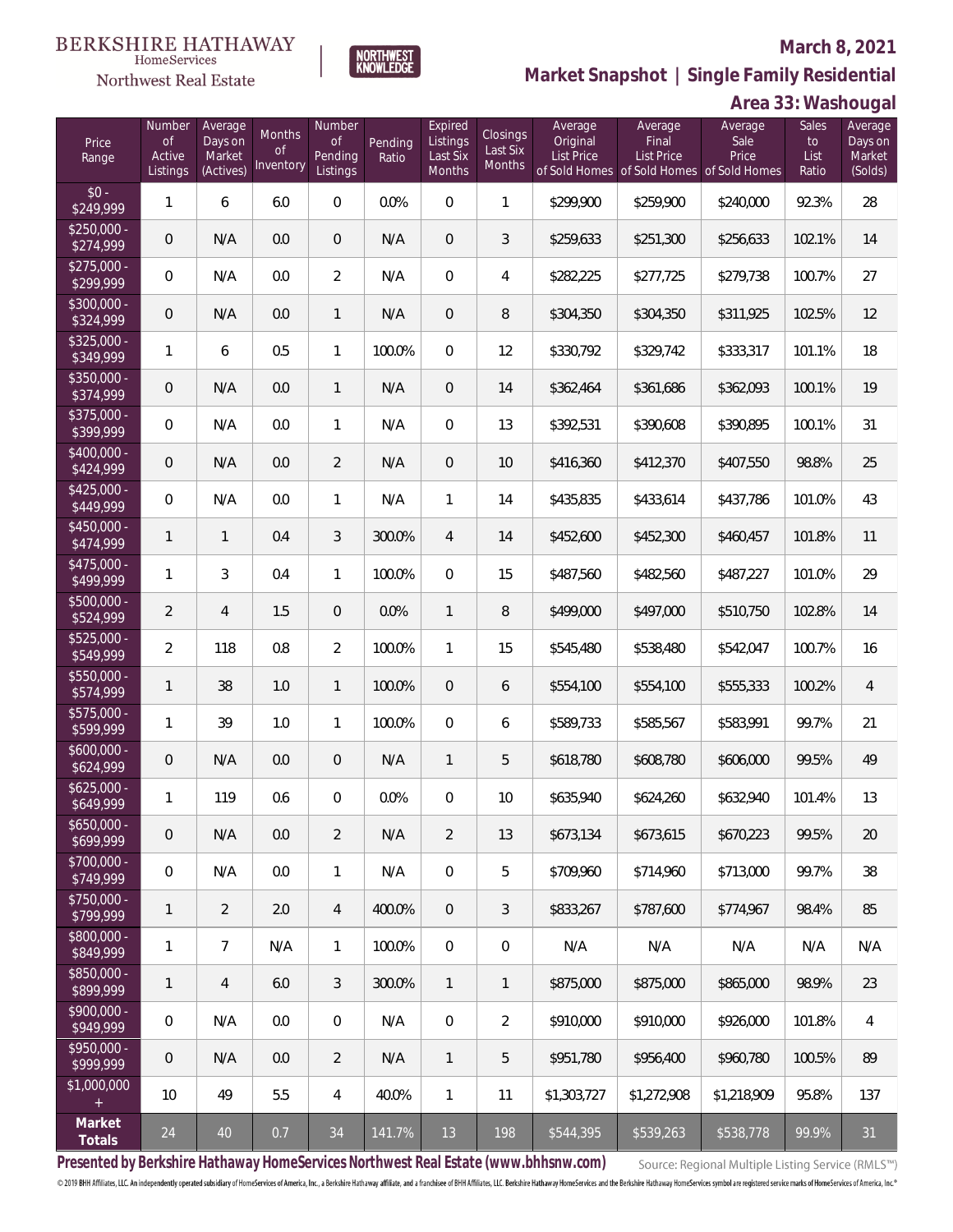

NORTHWEST<br>KNOWLEDGE

## **March 8, 2021**

**Areas 41 - 44: Felida, Salmon Creek Market Snapshot | Single Family Residential**

|                           |                                    |                                           |                           |                                     |                  |                                                  |                                       |                                          |                                                                             | TT 6 1<br>UTTUU, JUITTUI |                                     |                                         |
|---------------------------|------------------------------------|-------------------------------------------|---------------------------|-------------------------------------|------------------|--------------------------------------------------|---------------------------------------|------------------------------------------|-----------------------------------------------------------------------------|--------------------------|-------------------------------------|-----------------------------------------|
| Price<br>Range            | Number<br>of<br>Active<br>Listings | Average<br>Days on<br>Market<br>(Actives) | Months<br>Οf<br>Inventory | Number<br>0f<br>Pending<br>Listings | Pending<br>Ratio | Expired<br>Listings<br>Last Six<br><b>Months</b> | Closings<br>Last Six<br><b>Months</b> | Average<br>Original<br><b>List Price</b> | Average<br>Final<br>List Price<br>of Sold Homes of Sold Homes of Sold Homes | Average<br>Sale<br>Price | <b>Sales</b><br>to<br>List<br>Ratio | Average<br>Days on<br>Market<br>(Solds) |
| $$0 -$<br>\$274,999       | $\overline{0}$                     | N/A                                       | 0.0                       | $\mathbf 0$                         | N/A              | 1                                                | 6                                     | \$260,150                                | \$259,733                                                                   | \$260,017                | 100.1%                              | 32                                      |
| $$275,000 -$<br>\$299,999 | $\boldsymbol{0}$                   | N/A                                       | 0.0                       | $\mathbf 0$                         | N/A              | $\mathbf{1}$                                     | 13                                    | \$294,154                                | \$292,992                                                                   | \$289,542                | 98.8%                               | 17                                      |
| $$300,000 -$<br>\$324,999 | 1                                  | $\overline{2}$                            | 0.2                       | $\overline{4}$                      | 400.0%           | $\overline{2}$                                   | 32                                    | \$307,447                                | \$306,400                                                                   | \$310,919                | 101.5%                              | 15                                      |
| $$325,000 -$<br>\$349,999 | $\overline{2}$                     | 57                                        | 0.5                       | $\overline{7}$                      | 350.0%           | 3                                                | 22                                    | \$333,055                                | \$331,515                                                                   | \$337,883                | 101.9%                              | 13                                      |
| $$350,000 -$<br>\$374,999 | $\mathbf 0$                        | N/A                                       | 0.0                       | 5                                   | N/A              | $\boldsymbol{0}$                                 | 47                                    | \$360,984                                | \$359,799                                                                   | \$361,798                | 100.6%                              | 12                                      |
| $$375,000 -$<br>\$399,999 | 1                                  | 10                                        | 0.1                       | 26                                  | 2,600.0%         | $\mathbf{1}$                                     | 72                                    | \$381,477                                | \$381,045                                                                   | \$385,512                | 101.2%                              | 15                                      |
| $$400,000 -$<br>\$424,999 | $\mathbf 0$                        | N/A                                       | 0.0                       | 27                                  | N/A              | $\boldsymbol{0}$                                 | 76                                    | \$406,283                                | \$405,277                                                                   | \$411,437                | 101.5%                              | 23                                      |
| $$425,000 -$<br>\$449,999 | $\overline{0}$                     | N/A                                       | 0.0                       | 19                                  | N/A              | $\mathbf{1}$                                     | 61                                    | \$428,729                                | \$425,960                                                                   | \$434,643                | 102.0%                              | 27                                      |
| $$450,000 -$<br>\$474,999 | 1                                  | 19                                        | 0.2                       | 11                                  | 1,100.0%         | $\overline{2}$                                   | 33                                    | \$454,689                                | \$452,895                                                                   | \$459,503                | 101.5%                              | 18                                      |
| $$475,000 -$<br>\$499,999 | $\overline{2}$                     | 20                                        | 0.5                       | 12                                  | 600.0%           | $\mathbf{1}$                                     | 26                                    | \$483,188                                | \$480,100                                                                   | \$488,050                | 101.7%                              | 32                                      |
| $$500,000 -$<br>\$524,999 | 1                                  | 18                                        | 0.2                       | 6                                   | 600.0%           | $\mathbf{1}$                                     | 35                                    | \$506,478                                | \$505,152                                                                   | \$511,540                | 101.3%                              | 30                                      |
| $$525,000 -$<br>\$549,999 | $\overline{0}$                     | N/A                                       | 0.0                       | 11                                  | N/A              | 3                                                | 37                                    | \$535,304                                | \$530,948                                                                   | \$535,413                | 100.8%                              | 25                                      |
| $$550,000 -$<br>\$574,999 | 3                                  | 67                                        | 0.6                       | 8                                   | 266.7%           | $\mathbf{1}$                                     | 30                                    | \$557,945                                | \$557,356                                                                   | \$560,355                | 100.5%                              | 15                                      |
| $$575,000 -$<br>\$599,999 | $\overline{2}$                     | 12                                        | 0.5                       | 9                                   | 450.0%           | $\overline{2}$                                   | 26                                    | \$571,320                                | \$577,321                                                                   | \$585,599                | 101.4%                              | 38                                      |
| $$600,000 -$<br>\$624,999 | $\mathbf 0$                        | N/A                                       | 0.0                       | 6                                   | N/A              | $\mathbf{1}$                                     | 20                                    | \$605,105                                | \$605,447                                                                   | \$610,852                | 100.9%                              | 39                                      |
| $$625,000 -$<br>\$649,999 | $\overline{2}$                     | 119                                       | 0.9                       | $\overline{4}$                      | 200.0%           | 3                                                | 14                                    | \$638,321                                | \$638,845                                                                   | \$635,134                | 99.4%                               | 43                                      |
| $$650,000 -$<br>\$674,999 | $\overline{2}$                     | 128                                       | 0.9                       | $\sqrt{2}$                          | 100.0%           | 1                                                | 14                                    | \$666,476                                | \$663,477                                                                   | \$661,733                | 99.7%                               | 28                                      |
| $$675,000 -$<br>\$699,999 | 1                                  | 165                                       | 0.3                       | $\overline{4}$                      | 400.0%           | $\mathbf{1}$                                     | 23                                    | \$684,013                                | \$678,549                                                                   | \$684,953                | 100.9%                              | 40                                      |
| $$700,000 -$<br>\$749,999 | 1                                  | 25                                        | 0.4                       | 6                                   | 600.0%           | 3                                                | 14                                    | \$735,686                                | \$717,000                                                                   | \$720,250                | 100.5%                              | 40                                      |
| $$750,000 -$<br>\$799,999 | 4                                  | 127                                       | 2.7                       | $7\phantom{.}$                      | 175.0%           | 3                                                | 9                                     | \$795,556                                | \$783,444                                                                   | \$780,267                | 99.6%                               | 15                                      |
| \$800,000 -<br>\$849,999  | 1                                  | 53                                        | 1.0                       | $\overline{4}$                      | 400.0%           | $\mathbf 0$                                      | 6                                     | \$805,654                                | \$832,250                                                                   | \$831,510                | 99.9%                               | 41                                      |
| \$850,000 -<br>\$899,999  | 1                                  | $\overline{4}$                            | 1.0                       | $\overline{4}$                      | 400.0%           | $\boldsymbol{0}$                                 | 6                                     | \$890,117                                | \$882,433                                                                   | \$878,817                | 99.6%                               | 68                                      |
| $$900,000 -$<br>\$949,999 | 1                                  | $\overline{4}$                            | 1.2                       | $\overline{0}$                      | 0.0%             | $\overline{0}$                                   | 5                                     | \$825,550                                | \$906,336                                                                   | \$919,446                | 101.4%                              | 89                                      |
| \$950,000 -<br>\$999,999  | 0                                  | N/A                                       | 0.0                       | $\overline{2}$                      | N/A              | $\mathbf 0$                                      | 3                                     | \$952,167                                | \$952,167                                                                   | \$965,500                | 101.4%                              | $\overline{2}$                          |
| \$1,000,000<br>$\pm$      | 3                                  | 59                                        | 1.5                       | 0                                   | 0.0%             | $\overline{2}$                                   | 12                                    | \$1,365,167                              | \$1,334,500                                                                 | \$1,332,175              | 99.8%                               | 53                                      |
| Market<br>Totals          | 29                                 | 64                                        | 0.3                       | 184                                 | 634.5%           | 33                                               | 642                                   | \$495,029                                | \$493,470                                                                   | \$498,176                | 101.0%                              | 25                                      |

**Presented by Berkshire Hathaway HomeServices Northwest Real Estate (www.bhhsnw.com)**

Source: Regional Multiple Listing Service (RMLS™)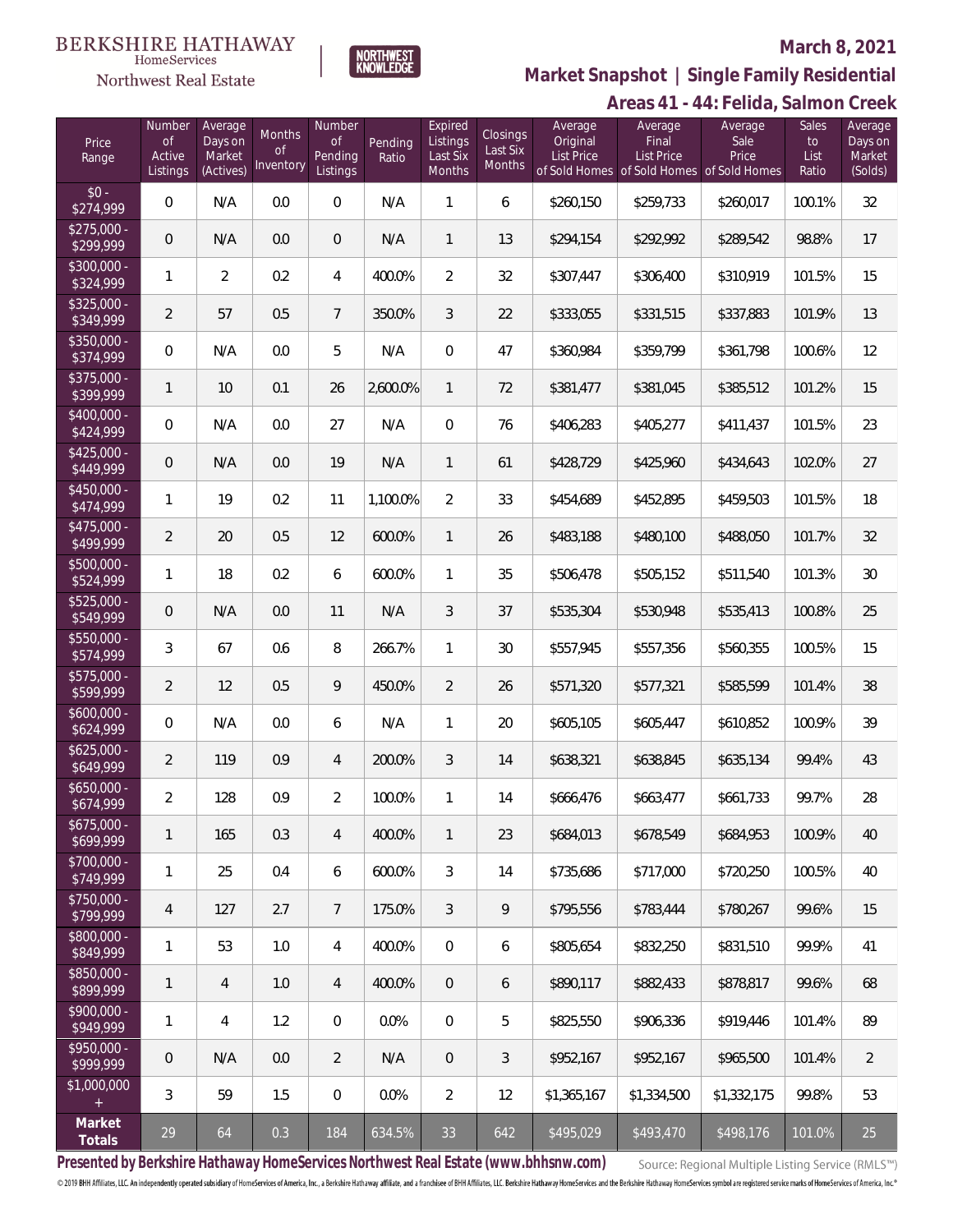

**Market Snapshot | Single Family Residential**

### $\label{lem:sevices} \textsc{Home} \textsc{Service} \textsc{s}$ Northwest Real Estate

|                               |                                           |                                           |                           |                                     |                  |                                           |                                |                                          |                                                                             | Areas 50 - 52: Ridgefield |                              |                                         |
|-------------------------------|-------------------------------------------|-------------------------------------------|---------------------------|-------------------------------------|------------------|-------------------------------------------|--------------------------------|------------------------------------------|-----------------------------------------------------------------------------|---------------------------|------------------------------|-----------------------------------------|
| Price<br>Range                | Number<br><b>of</b><br>Active<br>Listings | Average<br>Days on<br>Market<br>(Actives) | Months<br>0f<br>Inventory | Number<br>0f<br>Pending<br>Listings | Pending<br>Ratio | Expired<br>Listings<br>Last Six<br>Months | Closings<br>Last Six<br>Months | Average<br>Original<br><b>List Price</b> | Average<br>Final<br>List Price<br>of Sold Homes of Sold Homes of Sold Homes | Average<br>Sale<br>Price  | Sales<br>to<br>List<br>Ratio | Average<br>Days on<br>Market<br>(Solds) |
| $$0 -$<br>\$299,999           | $\mathbf 0$                               | N/A                                       | 0.0                       | $\mathbf 0$                         | N/A              | $\boldsymbol{0}$                          | 8                              | \$284,550                                | \$282,687                                                                   | \$274,988                 | 97.3%                        | 27                                      |
| \$300,000 -<br>\$324,999      | 0                                         | N/A                                       | 0.0                       | $\mathbf{1}$                        | N/A              | $\mathbf{1}$                              | 12                             | \$315,898                                | \$315,490                                                                   | \$313,434                 | 99.3%                        | 10                                      |
| $$325,000 -$<br>\$349,999     | $\mathbf 0$                               | N/A                                       | 0.0                       | $\overline{7}$                      | N/A              | $\overline{0}$                            | 16                             | \$344,091                                | \$337,716                                                                   | \$339,517                 | 100.5%                       | $\overline{7}$                          |
| $$350,000 -$<br>\$374,999     | $\overline{2}$                            | 22                                        | 0.4                       | $\overline{7}$                      | 350.0%           | $\overline{0}$                            | $30\,$                         | \$363,263                                | \$363,466                                                                   | \$364,056                 | 100.2%                       | 14                                      |
| $$375,000 -$<br>\$399,999     | 4                                         | 40                                        | 0.5                       | 37                                  | 925.0%           | $\mathbf{1}$                              | 45                             | \$383,142                                | \$385,419                                                                   | \$389,226                 | 101.0%                       | 63                                      |
| $$400,000 -$<br>\$424,999     | 6                                         | 18                                        | 0.6                       | 39                                  | 650.0%           | 8                                         | 65                             | \$404,610                                | \$408,706                                                                   | \$411,336                 | 100.6%                       | 64                                      |
| $$425,000 -$<br>\$449,999     | 6                                         | 23                                        | 0.6                       | 38                                  | 633.3%           | 10                                        | 62                             | \$433,514                                | \$434,380                                                                   | \$436,910                 | 100.6%                       | 32                                      |
| $$450,000 -$<br>\$474,999     | 12                                        | 59                                        | 1.5                       | 47                                  | 391.7%           | 12                                        | 49                             | \$456,714                                | \$459,003                                                                   | \$462,568                 | 100.8%                       | 45                                      |
| $$475,000 -$<br>\$499,999     | 9                                         | 50                                        | 1.4                       | 31                                  | 344.4%           | $\mathbf{1}$                              | 38                             | \$479,607                                | \$483,049                                                                   | \$487,281                 | 100.9%                       | 48                                      |
| $$500,000 -$<br>\$524,999     | $\overline{2}$                            | 18                                        | 0.4                       | 35                                  | 1,750.0%         | $\mathbf{1}$                              | 27                             | \$495,779                                | \$501,154                                                                   | \$511,300                 | 102.0%                       | 52                                      |
| $$525,000 -$<br>\$549,999     | 3                                         | 22                                        | 0.8                       | 11                                  | 366.7%           | 3                                         | 22                             | \$512,605                                | \$532,572                                                                   | \$535,384                 | 100.5%                       | 83                                      |
| $$550,000 -$<br>\$574,999     | 5                                         | 26                                        | 1.5                       | 15                                  | 300.0%           | 3                                         | 20                             | \$540,603                                | \$560,938                                                                   | \$560,838                 | 100.0%                       | 85                                      |
| $$575,000 -$<br>\$599,999     | 3                                         | 21                                        | 0.9                       | 12                                  | 400.0%           | 1                                         | 20                             | \$578,536                                | \$587,093                                                                   | \$587,982                 | 100.2%                       | 23                                      |
| $$600,000 -$<br>\$624,999     | 3                                         | 20                                        | 1.2                       | $\, 8$                              | 266.7%           | $\mathbf{1}$                              | 15                             | \$614,230                                | \$619,650                                                                   | \$608,614                 | 98.2%                        | 59                                      |
| $$625,000 -$<br>\$649,999     | 0                                         | N/A                                       | 0.0                       | $\, 8$                              | N/A              | 1                                         | 13                             | \$636,859                                | \$635,643                                                                   | \$637,090                 | 100.2%                       | 25                                      |
| $$650,000 -$<br>\$674,999     | 0                                         | N/A                                       | 0.0                       | 3                                   | N/A              | $\overline{0}$                            | 8                              | \$644,977                                | \$654,883                                                                   | \$656,445                 | 100.2%                       | 48                                      |
| \$675,000<br>\$699,999        | 0                                         | N/A                                       | 0.0                       | 10                                  | N/A              | $\mathbf{0}$                              | 2                              | \$687,400                                | \$687,400                                                                   | \$682,500                 | 99.3%                        | 6                                       |
| $$700,000 -$<br>\$749,999     | $\overline{0}$                            | N/A                                       | 0.0                       | 5                                   | N/A              | $\overline{0}$                            | 6                              | \$742,987                                | \$733,197                                                                   | \$731,881                 | 99.8%                        | 36                                      |
| $$750.000 -$<br>\$799,999     | 0                                         | N/A                                       | 0.0                       | 10                                  | N/A              | 0                                         | 6                              | \$801,238                                | \$775,721                                                                   | \$771,943                 | 99.5%                        | 81                                      |
| $$800.000 -$<br>\$849,999     | $\overline{0}$                            | N/A                                       | 0.0                       | $\overline{2}$                      | N/A              | $\overline{0}$                            | 3                              | \$811,300                                | \$785,967                                                                   | \$811,333                 | 103.2%                       | 156                                     |
| $$850.000 -$<br>\$899,999     | 0                                         | N/A                                       | 0.0                       | $\overline{2}$                      | N/A              | $\mathbf{0}$                              | 8                              | \$884,236                                | \$873,585                                                                   | \$868,960                 | 99.5%                        | 63                                      |
| $$900.000 -$<br>\$999,999     | 2                                         | 103                                       | 6.0                       | $\overline{2}$                      | 100.0%           | $\mathbf{1}$                              | $\overline{2}$                 | \$999,950                                | \$949,900                                                                   | \$935,500                 | 98.5%                        | 88                                      |
| $$1,000,000 -$<br>\$1,249,999 | 1                                         | 7                                         | 1.2                       | 5                                   | 500.0%           | 2                                         | 5                              | \$1,127,280                              | \$1,106,480                                                                 | \$1,063,000               | 96.1%                        | 35                                      |
| $$1,250,000 -$<br>\$1,499,999 | 2                                         | 90                                        | 1.3                       | $\overline{2}$                      | 100.0%           | $\overline{0}$                            | 9                              | \$1,378,056                              | \$1,338,654                                                                 | \$1,311,333               | 98.0%                        | 58                                      |
| \$1,500,000                   | 7                                         | 155                                       | 14.0                      | 2                                   | 28.6%            | 2                                         | 3                              | \$2,028,333                              | \$1,853,333                                                                 | \$1,666,667               | 89.9%                        | 116                                     |
| Market<br>Totals              | 67                                        | 51                                        | $0.8\,$                   | 339                                 | 506.0%           | 48                                        | 494                            | \$504,987                                | \$505,797                                                                   | \$505,714                 | $100.0\%$                    | 48                                      |

**Presented by Berkshire Hathaway HomeServices Northwest Real Estate (www.bhhsnw.com)**

Source: Regional Multiple Listing Service (RMLS™)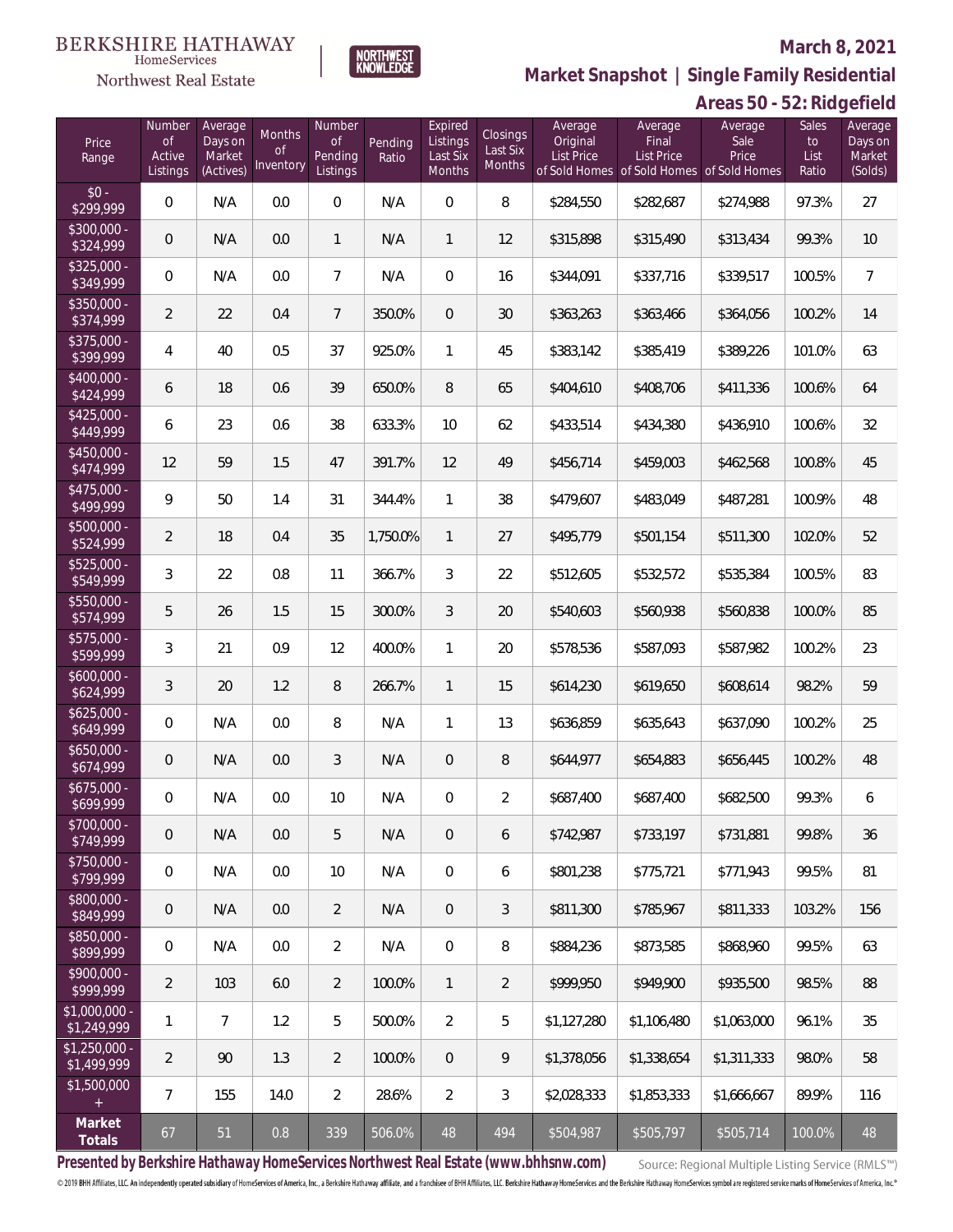

Northwest Real Estate

 $\label{lem:sevices} \textsc{Home} \textsc{Service} \textsc{s}$ 

**Market Snapshot | Single Family Residential**

## **Area 61: Battle Ground**

| Price<br>Range            | Number<br><b>of</b><br>Active<br>Listings | Average<br>Days on<br>Market<br>(Actives) | Months<br>0f<br>Inventory | Number<br><b>of</b><br>Pending<br>Listings | Pending<br>Ratio | Expired<br>Listings<br>Last Six<br><b>Months</b> | Closings<br>Last Six<br><b>Months</b> | Average<br>Original<br><b>List Price</b> | Average<br>Final<br><b>List Price</b><br>of Sold Homes of Sold Homes of Sold Homes | Average<br>Sale<br>Price | <b>Sales</b><br>to<br>List<br>Ratio | Average<br>Days on<br>Market<br>(Solds) |
|---------------------------|-------------------------------------------|-------------------------------------------|---------------------------|--------------------------------------------|------------------|--------------------------------------------------|---------------------------------------|------------------------------------------|------------------------------------------------------------------------------------|--------------------------|-------------------------------------|-----------------------------------------|
| $$0 -$<br>\$274,999       | $\overline{0}$                            | N/A                                       | 0.0                       | $\Omega$                                   | N/A              | $\Omega$                                         | 5                                     | \$249,964                                | \$242,164                                                                          | \$244,640                | 101.0%                              | 15                                      |
| $$275,000 -$<br>\$299,999 | 0                                         | N/A                                       | 0.0                       | $\overline{4}$                             | N/A              | $\overline{0}$                                   | 3                                     | \$304,667                                | \$296,333                                                                          | \$283,000                | 95.5%                               | 118                                     |
| $$300,000 -$<br>\$324,999 | $\overline{0}$                            | N/A                                       | 0.0                       | $\overline{0}$                             | N/A              | $\overline{0}$                                   | 10                                    | \$313,870                                | \$313,380                                                                          | \$310,604                | 99.1%                               | 14                                      |
| $$325,000 -$<br>\$349,999 | 0                                         | N/A                                       | 0.0                       | 3                                          | N/A              | $\overline{0}$                                   | 28                                    | \$334,505                                | \$331,745                                                                          | \$336,679                | 101.5%                              | 23                                      |
| $$350,000 -$<br>\$374,999 | $\overline{0}$                            | N/A                                       | 0.0                       | $\overline{2}$                             | N/A              | 6                                                | 39                                    | \$354,871                                | \$352,788                                                                          | \$360,054                | 102.1%                              | 12                                      |
| $$375,000 -$<br>\$399,999 | $\mathbf{1}$                              | $\overline{2}$                            | 0.2                       | 8                                          | 800.0%           | $\mathbf{1}$                                     | 28                                    | \$389,576                                | \$384,862                                                                          | \$387,670                | 100.7%                              | 22                                      |
| $$400,000 -$<br>\$424,999 | $\overline{2}$                            | 60                                        | 0.3                       | 9                                          | 450.0%           | $\mathbf{1}$                                     | 40                                    | \$406,075                                | \$406,275                                                                          | \$412,149                | 101.4%                              | 32                                      |
| $$425,000 -$<br>\$449,999 | $\overline{2}$                            | 44                                        | 0.4                       | 12                                         | 600.0%           | $\overline{0}$                                   | 29                                    | \$437,514                                | \$435,991                                                                          | \$435,460                | 99.9%                               | 41                                      |
| $$450,000 -$<br>\$474,999 | $\overline{2}$                            | 65                                        | 0.7                       | 10                                         | 500.0%           | $\mathbf{0}$                                     | 17                                    | \$457,872                                | \$459,048                                                                          | \$459,837                | 100.2%                              | 31                                      |
| $$475,000 -$<br>\$499,999 | 1                                         | 45                                        | 0.8                       | 17                                         | 1,700.0%         | $\mathbf{1}$                                     | 8                                     | \$491,188                                | \$487,938                                                                          | \$487,538                | 99.9%                               | 39                                      |
| $$500,000 -$<br>\$524,999 | 5                                         | 95                                        | 2.5                       | 3                                          | 60.0%            | $\overline{0}$                                   | 12                                    | \$517,142                                | \$515,892                                                                          | \$513,217                | 99.5%                               | 30                                      |
| $$525,000 -$<br>\$549,999 | $\overline{2}$                            | 35                                        | 1.0                       | $\overline{4}$                             | 200.0%           | $\overline{0}$                                   | 12                                    | \$548,525                                | \$534,091                                                                          | \$536,735                | 100.5%                              | 91                                      |
| $$550,000 -$<br>\$574,999 | 5                                         | 125                                       | 5.0                       | 10                                         | 200.0%           | $\overline{0}$                                   | 6                                     | \$557,133                                | \$557,133                                                                          | \$558,347                | 100.2%                              | 45                                      |
| \$575,000 -<br>\$599,999  | 5                                         | 102                                       | 3.0                       | 9                                          | 180.0%           | $\overline{0}$                                   | 10                                    | \$596,220                                | \$594,220                                                                          | \$591,360                | 99.5%                               | 23                                      |
| $$600,000 -$<br>\$624,999 | $\overline{0}$                            | N/A                                       | 0.0                       | $\overline{4}$                             | N/A              | $\overline{2}$                                   | $\overline{7}$                        | \$606,343                                | \$604,200                                                                          | \$607,714                | 100.6%                              | 19                                      |
| $$625,000 -$<br>\$649,999 | $\mathbf{1}$                              | 131                                       | 1.0                       | $\overline{4}$                             | 400.0%           | $\overline{0}$                                   | 6                                     | \$631,633                                | \$632,300                                                                          | \$631,500                | 99.9%                               | 23                                      |
| $$650,000 -$<br>\$674,999 | $\mathbf{1}$                              | 698                                       | 1.0                       | 1                                          | 100.0%           | $\mathbf{0}$                                     | 6                                     | \$657,933                                | \$660,933                                                                          | \$656,733                | 99.4%                               | 26                                      |
| $$675,000 -$<br>\$699,999 | $\mathbf 0$                               | N/A                                       | 0.0                       | $\overline{2}$                             | N/A              | $\overline{0}$                                   | 3                                     | \$666,333                                | \$658,000                                                                          | \$680,167                | 103.4%                              | 13                                      |
| \$700,000 -<br>\$749,999  | 0                                         | N/A                                       | 0.0                       | $\mathfrak{Z}$                             | N/A              | $\mathbf{1}$                                     | $\overline{7}$                        | \$729,471                                | \$707,243                                                                          | \$716,129                | 101.3%                              | 60                                      |
| \$750,000 -<br>\$799,999  | $\mathsf{O}\xspace$                       | N/A                                       | 0.0                       | $\theta$                                   | N/A              | $\mathbf{1}$                                     | 4                                     | \$774,950                                | \$761,200                                                                          | \$762,500                | 100.2%                              | 100                                     |
| \$800,000 -<br>\$849,999  | $\overline{2}$                            | 36                                        | 3.0                       | $\mathbf{1}$                               | 50.0%            | 0                                                | 4                                     | \$821,200                                | \$817,475                                                                          | \$826,250                | 101.1%                              | 38                                      |
| \$850,000 -<br>\$899,999  | $\overline{2}$                            | 21                                        | 6.0                       | $\overline{0}$                             | 0.0%             | $\mathbf{1}$                                     | $\overline{2}$                        | \$949,500                                | \$912,000                                                                          | \$892,450                | 97.9%                               | 120                                     |
| \$900,000 -<br>\$949,999  | 0                                         | N/A                                       | 0.0                       | $\mathbf{1}$                               | N/A              | 0                                                | 1                                     | \$895,000                                | \$895,000                                                                          | \$900,000                | 100.6%                              | 53                                      |
| \$950,000 -<br>\$999,999  | $\mathbf 0$                               | N/A                                       | 0.0                       | $\mathbf 0$                                | N/A              | $\overline{0}$                                   | $\overline{2}$                        | \$961,950                                | \$961,950                                                                          | \$950,000                | 98.8%                               | 17                                      |
| \$1,000,000<br>$^{+}$     | 5                                         | 286                                       | 6.0                       | $\mathbf{1}$                               | 20.0%            | 5                                                | 5                                     | \$1,590,000                              | \$1,500,000                                                                        | \$1,484,711              | 99.0%                               | 41                                      |
| Market<br>Totals          | 36                                        | 123                                       | 0.7                       | 108                                        | $300.0\%$        | 19                                               | 294                                   | \$477,189                                | \$472,501                                                                          | \$474,821                | 100.5%                              | 32                                      |

**Presented by Berkshire Hathaway HomeServices Northwest Real Estate (www.bhhsnw.com)**

Source: Regional Multiple Listing Service (RMLS™)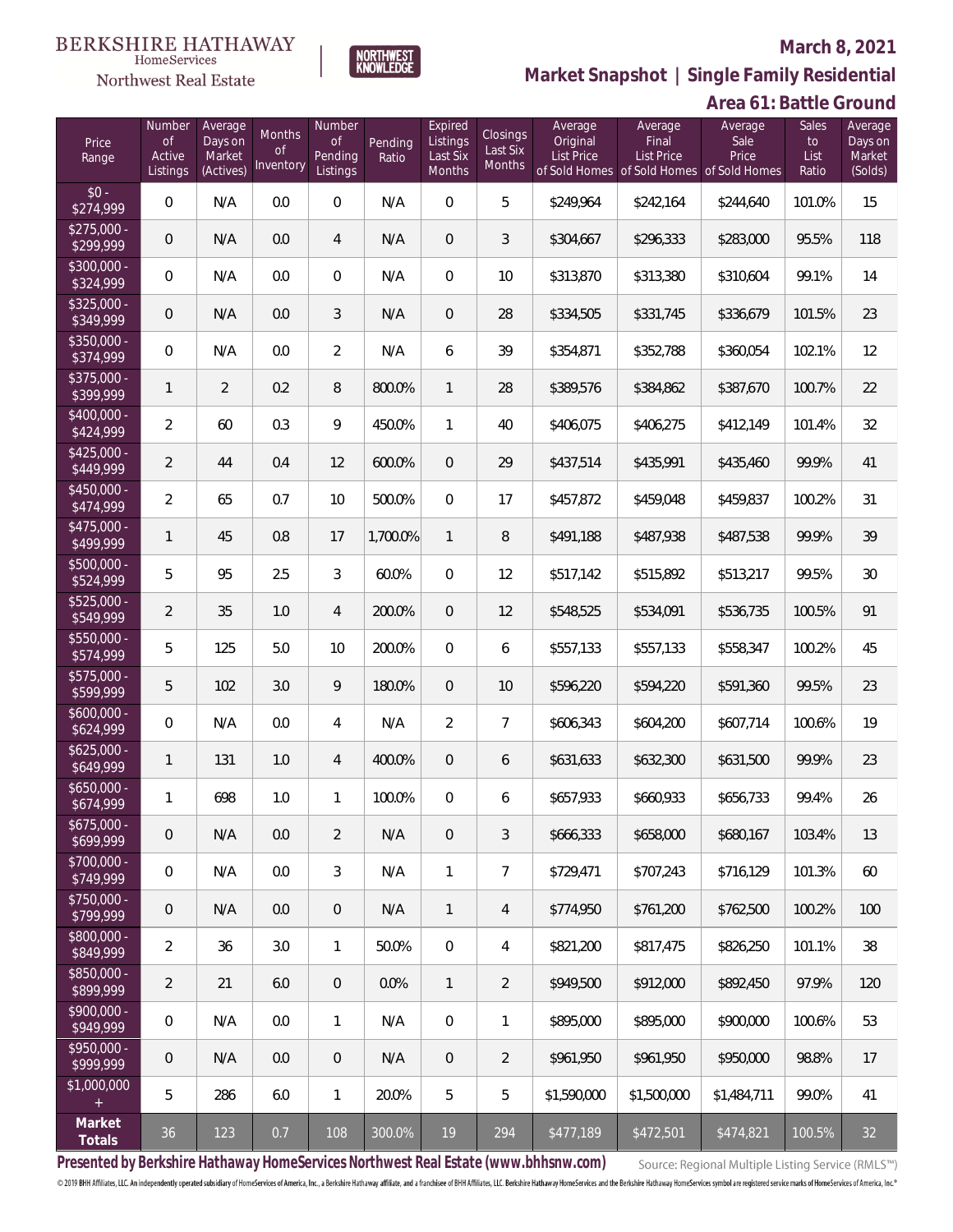Northwest Real Estate

# NORTHWEST<br>KNOWLEDGE

## **March 8, 2021**

**Market Snapshot | Single Family Residential**

|                               | Area 62: Brush Prairie, Hockinson         |                                           |                           |                                                |                  |                                           |                                       |                                   |                                                                             |                          |                              |                                         |
|-------------------------------|-------------------------------------------|-------------------------------------------|---------------------------|------------------------------------------------|------------------|-------------------------------------------|---------------------------------------|-----------------------------------|-----------------------------------------------------------------------------|--------------------------|------------------------------|-----------------------------------------|
| Price<br>Range                | Number<br><b>of</b><br>Active<br>Listings | Average<br>Days on<br>Market<br>(Actives) | Months<br>of<br>Inventory | Number<br>$\mathsf{of}$<br>Pending<br>Listings | Pending<br>Ratio | Expired<br>Listings<br>Last Six<br>Months | <b>Closings</b><br>Last Six<br>Months | Average<br>Original<br>List Price | Average<br>Final<br>List Price<br>of Sold Homes of Sold Homes of Sold Homes | Average<br>Sale<br>Price | Sales<br>to<br>List<br>Ratio | Average<br>Days on<br>Market<br>(Solds) |
| $$0 -$<br>\$274,999           | $\mathbf 0$                               | N/A                                       | N/A                       | $\boldsymbol{0}$                               | N/A              | $\mathbf 0$                               | $\mathbf 0$                           | N/A                               | N/A                                                                         | N/A                      | N/A                          | N/A                                     |
| \$275,000 -<br>\$299,999      | $\theta$                                  | N/A                                       | N/A                       | $\overline{0}$                                 | N/A              | $\mathbf 0$                               | $\,0\,$                               | N/A                               | N/A                                                                         | N/A                      | N/A                          | N/A                                     |
| \$300,000 -<br>\$324,999      | $\mathbf 0$                               | N/A                                       | 0.0                       | $\,0\,$                                        | N/A              | $\mathbf 0$                               | 6                                     | \$315,500                         | \$310,500                                                                   | \$317,308                | 102.2%                       | 10                                      |
| \$325,000 -<br>\$349,999      | $\mathbf 0$                               | N/A                                       | 0.0                       | $\mathbf{1}$                                   | N/A              | $\mathbf{1}$                              | $\, 8$                                | \$337,963                         | \$337,088                                                                   | \$337,463                | 100.1%                       | $20\,$                                  |
| \$350,000 -<br>\$374,999      | $\mathbf 0$                               | N/A                                       | 0.0                       | 3                                              | N/A              | $\mathbf 0$                               | 24                                    | \$356,949                         | \$357,158                                                                   | \$361,175                | 101.1%                       | 12                                      |
| \$375,000 -<br>\$399,999      | $\mathfrak{Z}$                            | 13                                        | 0.3                       | 13                                             | 433.3%           | $\overline{2}$                            | 55                                    | \$387,703                         | \$384,815                                                                   | \$388,508                | 101.0%                       | 36                                      |
| \$400,000 -<br>\$424,999      | $\overline{4}$                            | 9                                         | 0.6                       | 31                                             | 775.0%           | $\overline{2}$                            | 38                                    | \$409,685                         | \$409,235                                                                   | \$411,515                | 100.6%                       | 24                                      |
| $$425,000 -$<br>\$449,999     | 8                                         | 43                                        | 1.2                       | 25                                             | 312.5%           | $\mathbf 0$                               | 39                                    | \$431,187                         | \$430,795                                                                   | \$435,800                | 101.2%                       | 44                                      |
| \$450,000 -<br>\$474,999      | 9                                         | 19                                        | 1.5                       | 23                                             | 255.6%           | 1                                         | 35                                    | \$462,702                         | \$460,027                                                                   | \$462,013                | 100.4%                       | 23                                      |
| $$475,000 -$<br>\$499,999     | 8                                         | 50                                        | 1.2                       | 18                                             | 225.0%           | $7\overline{ }$                           | 40                                    | \$479,618                         | \$481,220                                                                   | \$485,168                | 100.8%                       | 41                                      |
| \$500,000 -<br>\$524,999      | $\mathbf 0$                               | N/A                                       | 0.0                       | 11                                             | N/A              | $\mathbf 0$                               | 30                                    | \$499,985                         | \$504,553                                                                   | \$512,938                | 101.7%                       | 48                                      |
| \$525,000 -<br>\$549,999      | $\mathfrak{Z}$                            | $\overline{7}$                            | 0.9                       | 5                                              | 166.7%           | $\mathbf 0$                               | 21                                    | \$534,013                         | \$534,528                                                                   | \$535,070                | 100.1%                       | 30                                      |
| \$550,000 -<br>\$574,999      | $\mathbf 0$                               | N/A                                       | 0.0                       | 18                                             | N/A              | $\overline{2}$                            | 24                                    | \$554,506                         | \$559,147                                                                   | \$558,377                | 99.9%                        | 54                                      |
| \$575,000 -<br>\$599,999      | $\overline{2}$                            | $\, 8$                                    | 1.7                       | 17                                             | 850.0%           | $\overline{4}$                            | $\overline{7}$                        | \$599,725                         | \$587,652                                                                   | \$583,767                | 99.3%                        | 62                                      |
| $$600,000 -$<br>\$624,999     | $\overline{2}$                            | 16                                        | 0.6                       | $\overline{7}$                                 | 350.0%           | $\mathbf 0$                               | 21                                    | \$604,047                         | \$605,689                                                                   | \$609,315                | 100.6%                       | 72                                      |
| $$625,000 -$<br>\$649,999     | 0                                         | N/A                                       | 0.0                       | $\overline{7}$                                 | N/A              | 1                                         | 17                                    | \$632,983                         | \$634,843                                                                   | \$636,196                | 100.2%                       | 42                                      |
| \$650,000<br>\$674,999        | $\overline{0}$                            | N/A                                       | 0.0                       | $\mathbf{0}$                                   | N/A              | $\overline{0}$                            | 10                                    | \$651,035                         | \$655,782                                                                   | \$660,583                | 100.7%                       | 71                                      |
| $$675,000 -$<br>\$699,999     | $\mathbf 0$                               | N/A                                       | 0.0                       | 4                                              | N/A              | $\overline{0}$                            | $\overline{7}$                        | \$697,067                         | \$684,196                                                                   | \$686.024                | 100.3%                       | 23                                      |
| $$700,000 -$<br>\$749,999     | $\mathbf{1}$                              | 8                                         | 0.6                       | 5                                              | 500.0%           | $\overline{0}$                            | 10                                    | \$727,860                         | \$730,870                                                                   | \$720,494                | 98.6%                        | 90                                      |
| $$750,000 -$<br>\$799,999     | $\overline{2}$                            | 204                                       | 1.3                       | $\overline{2}$                                 | 100.0%           | $\mathbf{0}$                              | $\,9$                                 | \$766,622                         | \$763.844                                                                   | \$768,050                | 100.6%                       | 44                                      |
| \$800,000 -<br>\$849,999      | $\overline{2}$                            | 77                                        | 2.0                       | $\mathfrak{Z}$                                 | 150.0%           | $\mathbf{1}$                              | 6                                     | \$787,983                         | \$805,650                                                                   | \$820,921                | 101.9%                       | 96                                      |
| \$850,000 -<br>\$899,999      | 0                                         | N/A                                       | 0.0                       | $\overline{2}$                                 | N/A              | $\mathfrak{Z}$                            | $\, 8$                                | \$913,600                         | \$877,963                                                                   | \$865,363                | 98.6%                        | 71                                      |
| \$900,000 -<br>\$999,999      | $\overline{2}$                            | 60                                        | 1.2                       | $\overline{2}$                                 | 100.0%           | $\overline{2}$                            | 10                                    | \$978,759                         | \$947,049                                                                   | \$943,224                | 99.6%                        | 100                                     |
| $$1,000,000 -$<br>\$1,249,999 | $\overline{2}$                            | 6                                         | 3.0                       | $\overline{2}$                                 | 100.0%           | $\overline{0}$                            | $\overline{4}$                        | \$1,212,000                       | \$1,166,250                                                                 | \$1,085,000              | 93.0%                        | 192                                     |
| \$1,250,000<br>$+$            | 5                                         | 80                                        | 15.0                      | $\overline{0}$                                 | 0.0%             | $\mathbf 0$                               | $\overline{2}$                        | \$2,447,500                       | \$2,397,500                                                                 | \$2,350,000              | 98.0%                        | 113                                     |
| Market<br>Totals              | 53                                        | 41                                        | 0.7                       | 199                                            | 375.5%           | 26                                        | 431                                   | \$525,642                         | \$523,720                                                                   | \$525,336                | 100.3%                       | 44                                      |

**Presented by Berkshire Hathaway HomeServices Northwest Real Estate (www.bhhsnw.com)**

Source: Regional Multiple Listing Service (RMLS™)